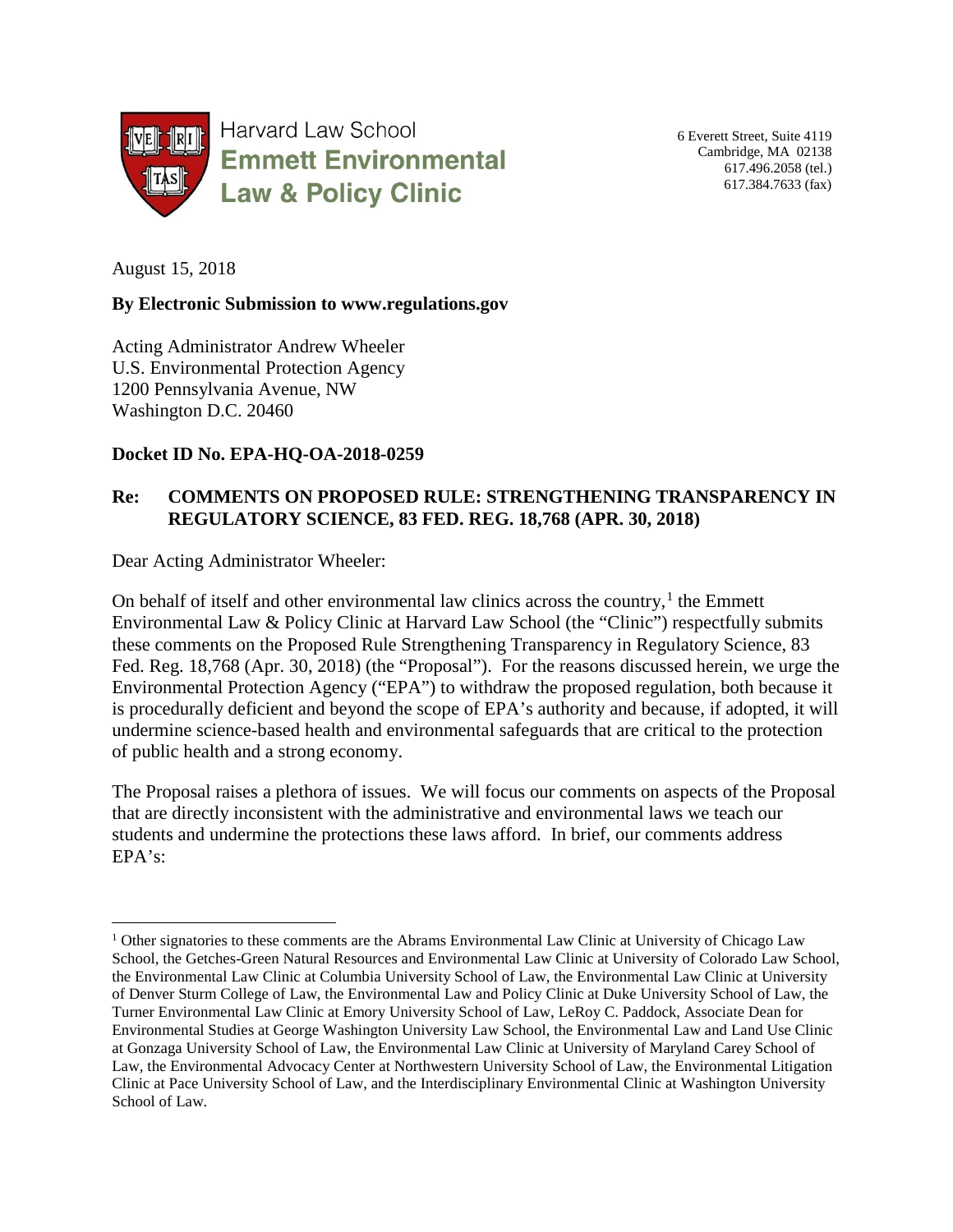Environmental Law Clinics Comments re: Docket ID No. EPA-HQ-OA-2018-0259 August 15, 2018 Page 2 of 20

- failure to follow required and customary procedures for issuing draft regulations;
- failure to demonstrate a need to change the agency's consistent interpretation over several decades of multiple statutes; and
- failure to identify any source of statutory authority for the Proposal.

Moreover, the Proposal is inconsistent with EPA's statutory obligations, would impair the ability of other federal agencies to implement their own statutory obligations to protect public health, and includes significant ambiguities that require clarification. The Proposal is not only redundant of existing laws, regulations, and policies, but is also inconsistent with and based on a misunderstanding or mischaracterization of cited authority and existing standards and practices. As discussed further herein, Congress made a deliberate decision not to establish subcategories of regulations or science tied to the availability of underlying data; this is not an oversight that EPA can write into the statutes. $2$ 

## <span id="page-1-2"></span>**I. EPA Has Not Followed Required and Customary Procedures for Issuing Draft Regulations**

The statutory requirements that Congress established for the process by which agencies develop regulations—while often described as "procedural" in nature—assure that agencies reach substantively valid and informed outcomes. These statutory and other rulemaking procedures were put in place for a reason; failing to follow them suggests a lack of informed analysis and, without an authorized basis for foregoing the process, an agency decision cannot be upheld. Thus, while lack of compliance with required procedures is itself a fatal flaw in the Proposal, it also undermines the basis of and credibility for the substance of the Proposal.<sup>[3](#page-1-1)</sup> Here, the proposal violates multiple procedural requirements, including but not necessarily limited to: compliance with the Administrative Procedure Act and Paperwork Reduction Act; consultation with the Office of Management and Budget, other federal agencies, and EPA's own Science Advisory Board; and application of Executive Orders regarding the Protection of Children from

<span id="page-1-0"></span> <sup>2</sup> *See e.g.*, *FCC v. NextWave Personal Communications, Inc.*, 537 U.S. 293, 302 (2003) (stating that when Congress has intended to create exceptions to bankruptcy law requirements, "it has done so clearly and expressly"); *Griffith v. United States (In re Griffith)*, 206 F.3d 1389, 1394 (11th Cir. 2000) ("Applying the canons of interpretation that Congress is presumed to know the content of existing, relevant law, and that, 'where Congress knows how to say something but chooses not to, its silence is controlling,' we held that Congress must have consciously chosen not to include the language.") (internal citations omitted); *see also* ANTONIN SCALIA & BRYAN A. GARNER, READING LAW: THE INTERPRETATION OF LEGAL TEXTS 93 (2012) ("Nothing is to be added to what the text states or reasonably implies . . . . That is, a matter not covered is to be treated as not covered.").

<span id="page-1-1"></span><sup>3</sup> *See e.g., Horsehead Res. Dev. Co., Inc. v. Browner,* 16 F.3d 1246, 1268 (D.C. Cir. 1994) (describing the purpose of the Administrative Procedure Act notice and comment requirements as "better-informed agency decisionmaking" because "'[n]otice improves the quality of agency rulemaking by ensuring that agency regulations will be tested by exposure to diverse public comment'") (internal citations omitted).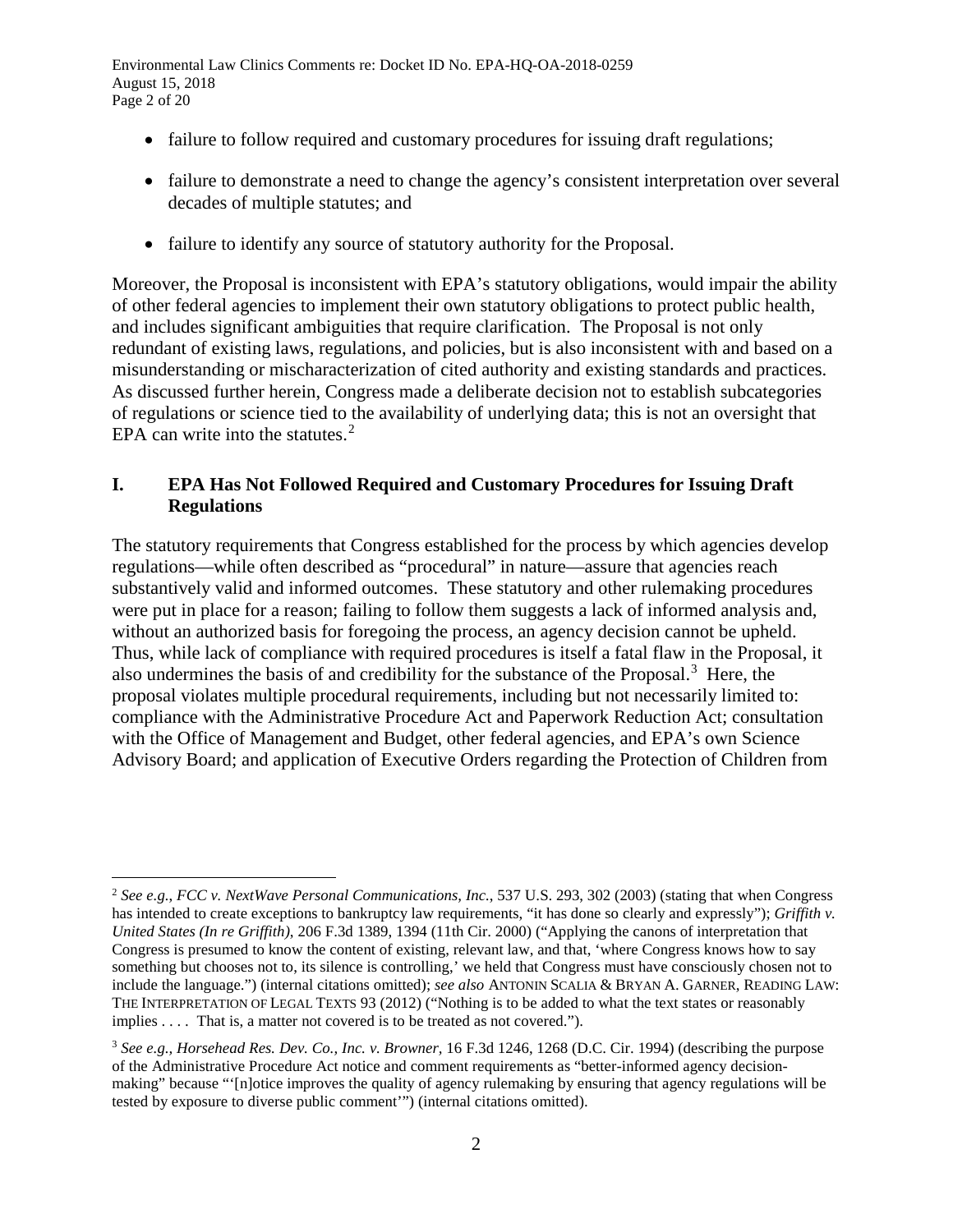Environmental Law Clinics Comments re: Docket ID No. EPA-HQ-OA-2018-0259 August 15, 2018 Page 3 of 20

Environmental Health Risks and Safety Risks, and Environmental Justice in Minority Populations and Low-Income Populations.[4](#page-2-0)

#### A. Failure to Comply with the Administrative Procedure Act

Under the Administrative Procedure Act ("APA"), notices of proposed rulemakings must reference the legal authority under which the rule is proposed. 5 U.S.C. § 553(b)(2). The Federal Register notice of the Proposal fails to meet this requirement. The Proposal cites provisions from several statutes, but does not explain how any of those provisions provide authority for the Proposal. Even if relevant authority could be found somewhere in the statutes, the APA does not countenance placing the burden on the public to search for it.<sup>[5](#page-2-1)</sup>

Notices of proposed rulemakings must also include "the terms or substance of the proposed rule or a description of the subjects and issues involved." 5 U.S.C. § 553(b)(3). The purpose of this requirement is to "provide sufficient factual detail and rationale for the rule to permit interested parties to comment meaningfully." *Honeywell International, Inc. v. EPA*, 372 F.3d 441, 445 (D.C. Cir. 2004). The Federal Register notice of the Proposal fails to meet this requirement. It is too vague to allow for fully meaningful and targeted comments. For example, the purported need and objective of the Proposal is couched in references to "transparency" and "validation" but these terms are not defined in the Proposal, nor do they have a single definition amongst professionals in the fields impacted by the Proposal.[6](#page-2-2) The Proposal also improperly uses distinct concepts, such as "reproducibility" and "replicability," as though they are interchangeable.

The notice similarly presents key issues beyond definitions at only broad stroke levels, raising issues in such a general manner that it fails to provide the public with adequate notice of what EPA intends. For instance:

<span id="page-2-3"></span>• The Proposal requires that certain data and models be made "publicly available in a manner sufficient for independent validation," and indicates that information will satisfy this standard when "it includes the information necessary for the public to understand, assess, and replicate findings." 83 Fed. Reg. at 18,773-74. But it is not clear what degree of availability or explanation would satisfy the Proposal. For example, the "public"

<span id="page-2-0"></span> <sup>4</sup> But for many requests from members of the public and organizations, EPA would have also violated statutory requirements for a public hearing and federal norms for reasonable public comment periods.

<span id="page-2-1"></span><sup>5</sup> *See* U.S. Dep't of Justice, *Attorney General's Manual on the Administrative Procedure Act* 29 (1947) ("[T]he reference [to legal authority] must be sufficiently precise to apprise interested persons of the agency's legal authority to issue the proposed rule.").

<span id="page-2-2"></span><sup>&</sup>lt;sup>6</sup> For a detailed explanation of this point, see the separate comment letter submitted by the Emmett Environmental Law & Policy Clinic on August 7, 2018 on behalf of the President of Harvard University, the Presidents and a number of Department Chairs and Chiefs of four of the world's foremost research and teaching hospitals (Beth Israel Deaconess Medical Center, Brigham and Women's Hospital, Massachusetts Eye and Ear, and Massachusetts General Hospital), the Deans of Harvard's T.H. Chan School of Public Health and Harvard Medical School, preeminent faculty at the Harvard T.H. Chan School of Public Health, the Harvard Medical School, and the Harvard School of Engineering and Applied Sciences, and numerous esteemed research and clinical doctors affiliated with Harvard and its research hospitals [hereinafter "the Harvard Letter"].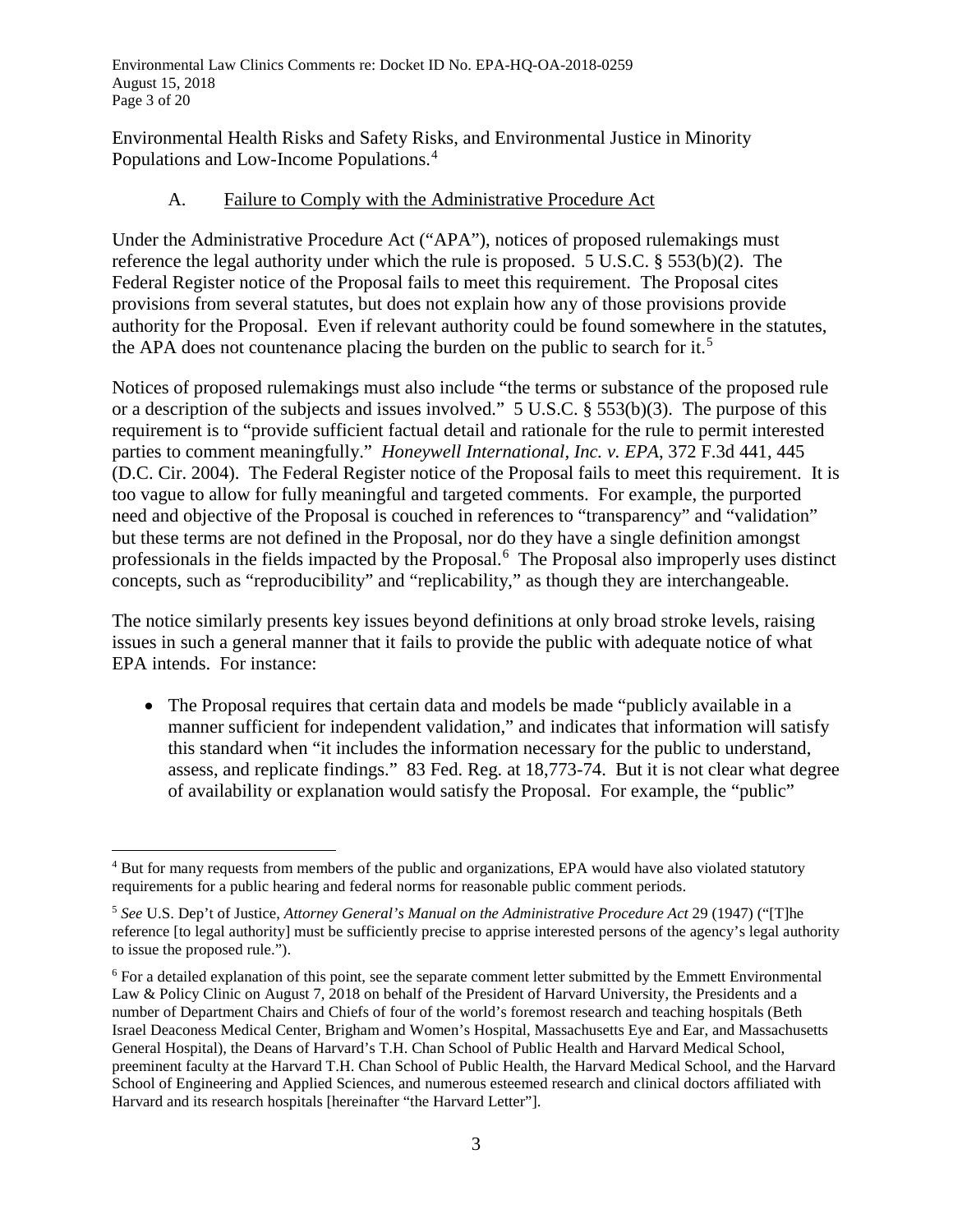Environmental Law Clinics Comments re: Docket ID No. EPA-HQ-OA-2018-0259 August 15, 2018 Page 4 of 20

> referenced in the Proposal could be scientists trained in the relevant field or members of the general public.

- The Proposal provides that, "where necessary, data would be made available subject to access and use restrictions." *Id.* What this process would look like is not addressed in the Proposal or discussed at all in the preamble. This leaves significant open questions, such as who will pay for and implement these restrictions and who will decide which people are allowed to access the data and under what standards.
- The Proposal appears to require EPA to conduct independent peer review of all "pivotal" regulatory science," but provides no detail as to what this means or how it will be implemented. *Id.* For example, it is unclear who within the agency would perform this peer review, when it would occur, and whether (and when) prior peer review in the journal publication process would serve as a substitute for EPA peer review.
- The Proposal includes an exemption mechanism but does not provide information about the process or conditions under which exemptions shall or can be sought and granted.

Given these and other ambiguities, the public cannot adequately assess what EPA thinks the Proposal means or how it will implement it. Nevertheless, for purposes of these comments, we assume EPA intends a broad interpretation that would preclude a swath of scientific studies and information from use and consideration in regulatory proceedings.

Moreover, many of the sources cited in the Proposal either do not support the text of the proposed regulation, do not support the proposition for which they are cited, or are so broad that the public does not have fair notice of, and therefore cannot evaluate, EPA's rationale for the Proposal. For example, EPA asserts that it considered policies or recommendations of third party organizations that advocate for open science. The Proposal, however, does not cite specific policies or recommendations, instead merely listing the names of institutions. 83 Fed. Reg. at 18,770 & n.9. Even when a specific report is referenced, such as the National Academies' reports on *Improving Access to and Confidentiality of Research Data, Expanding Access to Research Data,* and *Access to Research Data in the 21st Century*, the Proposal fails to cite the specific sections EPA purportedly considered or relied upon or the specific policies embodied in these reports that are allegedly advanced by the Proposal. *Id.* at 18,770 n.10. Other references are similarly vague.

The overall lack of clarity is illustrated by EPA's own solicitation of feedback; it covers so wide a range of issues—posing over two dozen questions—that it makes clear EPA has not identified a proposed path forward on which the public can comment.[7](#page-3-0) The Proposal would be more appropriately posited as an Advanced Notice of Proposed Rulemaking; it does not meet the APA's standards for proposed rules.

<span id="page-3-0"></span> <sup>7</sup> *See e.g.*, *Prometheus Radio Project v. F.C.C.,* 652 F.3d 431, 449 (3d Cir. 2011) ("'[A]n agency proposing informal rulemaking has an obligation to make its views known to the public in a concrete and focused form so as to make criticism or formulation of alternatives possible.'") (internal citations omitted).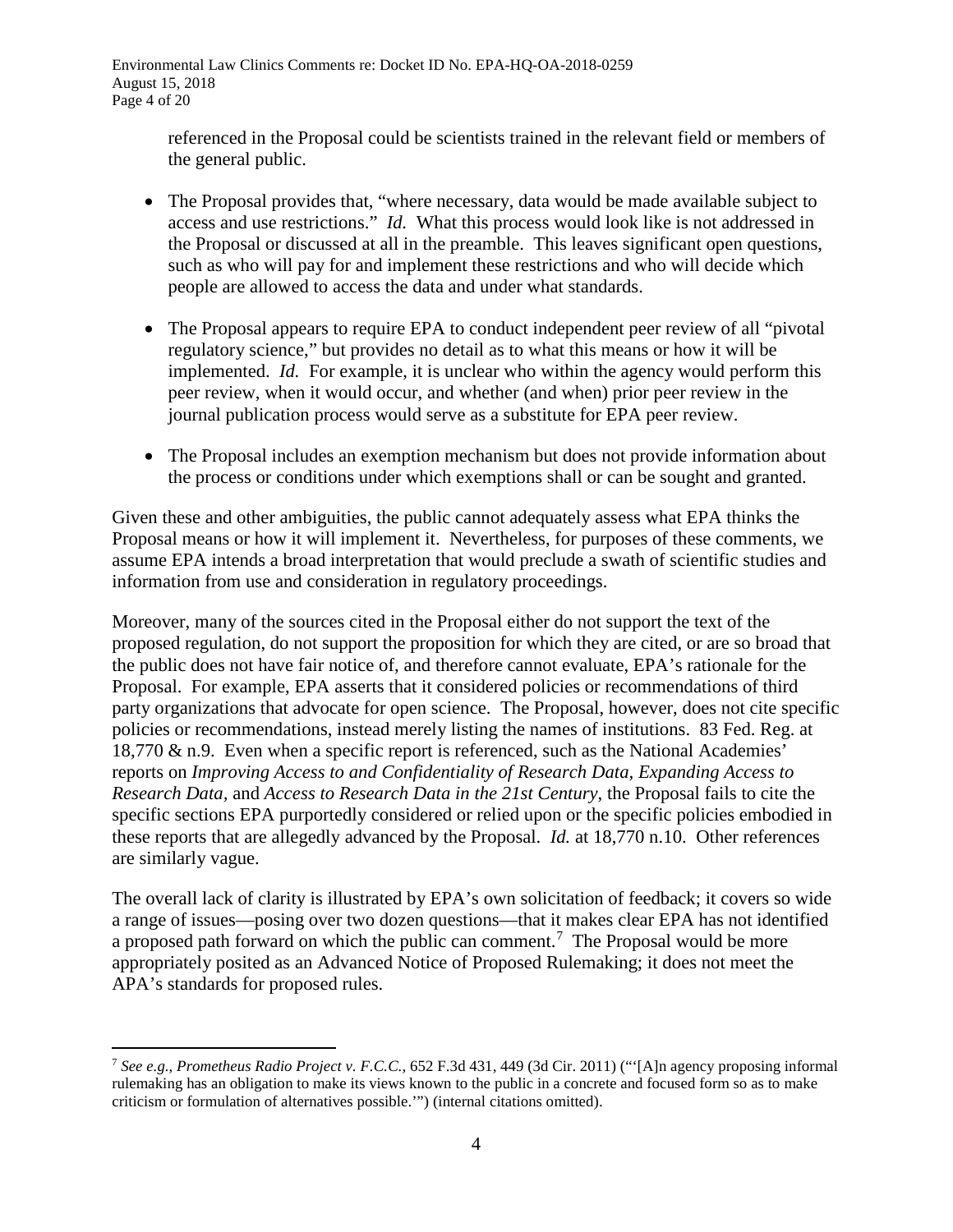Environmental Law Clinics Comments re: Docket ID No. EPA-HQ-OA-2018-0259 August 15, 2018 Page 5 of 20

#### <span id="page-4-0"></span>B. Failure to Provide for Meaningful Review or Seek Input from the Office of Management and Budget, Other Federal Agencies, or EPA's Own Scientific Advisory Boards

Given the complexity and potentially broad-reaching impact of the Proposal, the limited time allotted for review of the Proposal by the Office of Management and Budget's ("OMB") Office of Information and Regulatory Affairs ("OIRA") suggests that the process was intended to be pro forma as opposed to meaningful.<sup>[8](#page-4-1)</sup> Yet, despite this truncated review, the Proposal was changed significantly during this period. To the extent that any of those changes were made by OIRA, it would have exceeded the office's authority under Executive Order 12,866, which charges OIRA with conducting cost benefit analyses, not changing the substantive content of agencies' regulations. To the extent the changes were made by EPA, it is unclear on what version of the proposal OIRA conducted a cost benefit analysis and whether the version of the Proposal released to the public was reviewed by OIRA. Furthermore, as reported by Greenwire, former EPA Administrator Pruitt signed the Proposal *before* OIRA even completed its review; raising further doubt about the opportunity for any meaningful review by the  $OMB$ .<sup>[9](#page-4-2)</sup> These concerns are addressed in greater detail by the Union of Concerned Scientists in a blog post from May 7, 2018. [10](#page-4-3)

EPA is also supposed to provide OIRA, and the public, an "assessment" and the "underlying analysis" of the anticipated benefits and costs of the proposal. E.O. 12,866, § 6(a)(3)(B)-(C), (E)(i). Yet the Proposal contains no serious attempt at assessing either. With respect to benefits, the Proposal contains a single sentence, stating that it will improve "the scientific quality of the Agency's actions and facilitate expanded data sharing and exploration of key data sets." 83 Fed. Reg. at 18,772. This assertion is questionable at best<sup>[11](#page-4-4)</sup> and presented without any underlying analysis. Regarding costs, the Proposal does not attempt an independent assessment, indicating only that "[t]his action should be implemented in a cost-effective way" and referencing an analysis by the Mercatus Center. *Id.* However, a Congressional Budget Office ("CBO") analysis of a similar legislative proposal concluded that it could cost hundreds of millions of dollars a year; the Proposal does not address or distinguish this analysis.<sup>[12](#page-4-5)</sup> EPA did not provide

<span id="page-4-1"></span> <sup>8</sup> Pursuant to Executive Order 12,866, agencies must submit proposals for "significant regulatory actions" to OIRA before publication in the Federal Register. OIRA's review can take as long as 90 days; the average review time for the 41 rules that EPA sent to OIRA from the beginning of the current Administration to the submission of the Proposal was 52 days; a significant contrast to the 5 day review period for the Proposal. *See* Genna Reed, *What Happened During the Hasty White House Review of EPA's Science Restriction Rule?*, UNION OF CONCERNED SCIENTISTS (May 7, 2018), https://blog.ucsusa.org/genna-reed/what-happened-during-the-hasty-white-house-reviewof-epas-science-restriction-rule.

<span id="page-4-2"></span><sup>9</sup> *See* Sean Reilly, *Pruitt Signed "Secret Science" Plan Before OMB Ended Review*, E&E NEWS/GREENWIRE (Apr. 26, 2018), https://www.eenews.net/stories/1060080209.

<span id="page-4-3"></span><sup>10</sup> Reed, *supra* not[e 8.](#page-4-0)

<span id="page-4-4"></span><sup>11</sup> *See* the Harvard Letter*, supra* note [6.](#page-2-3)

<span id="page-4-5"></span><sup>&</sup>lt;sup>12</sup> Congressional Budget Office, *Cost Estimate: H.R. 1030, Secret Science Reform Act of 2015*, at 2 (Mar. 11, 2015), https://www.cbo.gov/sites/default/files/114th-congress-2015-2016/costestimate/hr1030.pdf.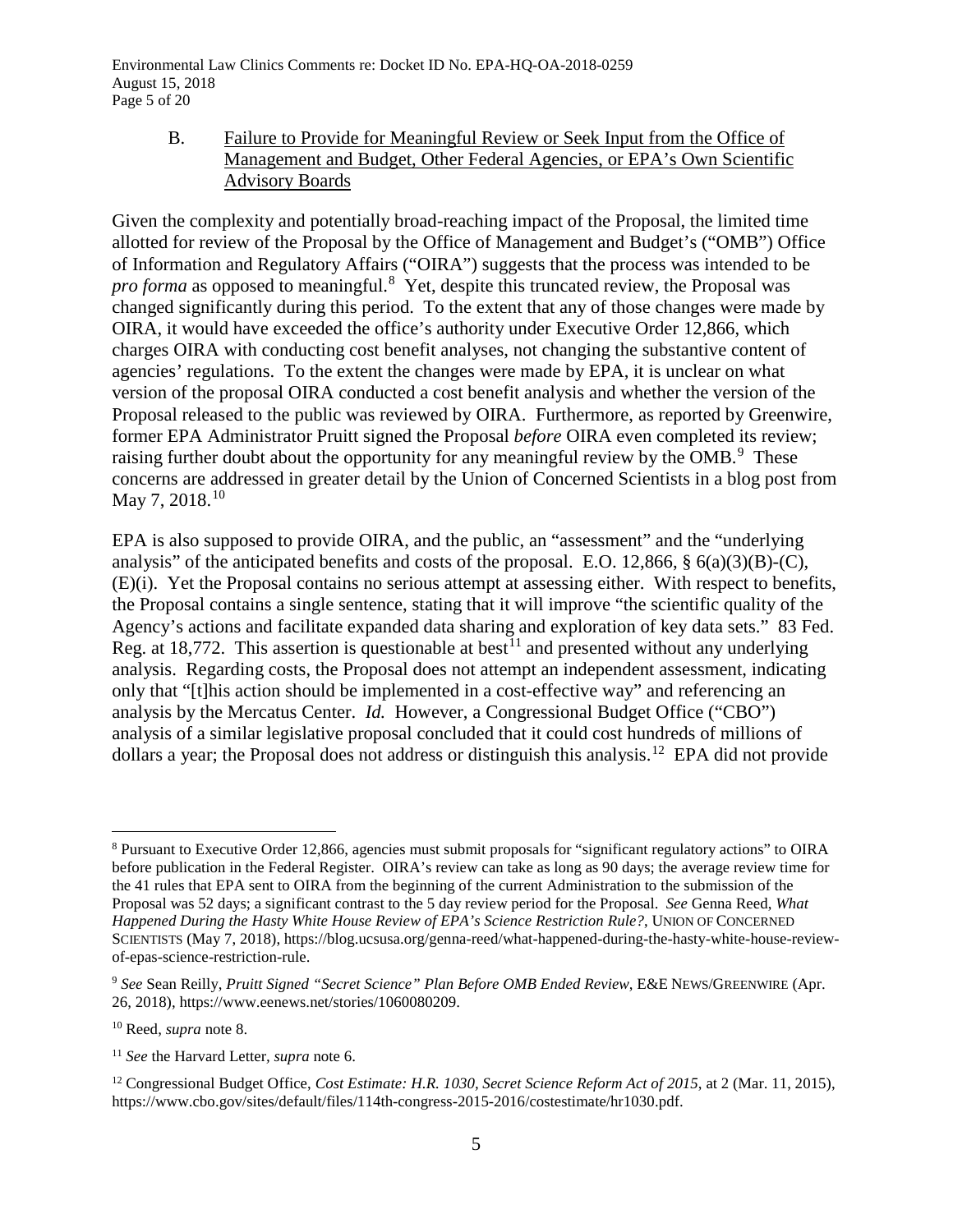Environmental Law Clinics Comments re: Docket ID No. EPA-HQ-OA-2018-0259 August 15, 2018 Page 6 of 20

OIRA, and has not provided the public, with sufficient information for an analysis of the Proposal's benefits and costs.

Similar questions exist as to whether EPA solicited sufficient, if any, interagency review of the Proposal. For example, the Proposal cites the rulemaking provision of the Federal Insecticide, Fungicide, and Rodenticide Act ("FIFRA") as a source of authority; this provision requires EPA to seek comments from the Secretary of Agriculture and the FIFRA Scientific Advisory Panel on draft regulations. 7 U.S.C. § 136w. EPA did not seek such input prior to publication of the Proposal. Such interagency review would be particularly important with respect to other agencies whose work could be impacted by the Proposal (see discussion in Section V below).

EPA's own Science Advisory Board ("SAB"), which Congress created in 1978 to provide scientific advice to EPA, 42 U.S.C. § 4365(a), challenged EPA's failure to solicit SAB's input on the Proposal—pointing out that it was not even aware of the Proposal until it was published in the *Federal Register* and discussed in news articles.[13](#page-5-1) Given that EPA should have provided the Proposal to another federal agency to review, EPA was also required to make the Proposal available to the SAB, along with any relevant scientific and technical information on which the Proposal was based. 42 U.S.C. § 4365(c). A SAB Work Group concluded that the Proposal deals with a "myriad of scientific issues for which the Agency should seek expert advice from the Science Advisory Board," explaining that:

- <span id="page-5-0"></span>• "There are ... sensitive situations where public access may infringe on legitimate confidentiality and privacy interests, and where exceptions from complete public access may be appropriate. In addition, there are considerations associated with the cost and effort that would be involved in making large and complex existing datasets available."
- "[T]he precise design of the rule appears to have been developed without a public process for soliciting input from the scientific community. Nor does the preamble to the rule describe precisely how the proposal builds on previous efforts to promote transparency such as the Information Quality Act and EPA's Information Quality Guidelines."
- "The proposed rule does not include any assessment of the impact of data restrictions on existing or future regulatory programs. . . . Furthermore, the rule could have the effect of removing legal, ethical, and peer-reviewed studies of health effects as sources to support the agency's regulatory efforts."[14](#page-5-2)

<span id="page-5-1"></span><sup>&</sup>lt;sup>13</sup> Memorandum from Alison Cullen, Chair, SAB Work Group on EPA Planned Actions for SAB Consideration of the Underlying Science, to Members of the Chartered SAB and SAB Liaisons, regarding Preparations for Chartered Science Advisory Board (SAB) Discussions of Proposed Rule: Strengthening Transparency in Regulatory Science RIN (2080-AA14) (May 12, 2018),

https://yosemite.epa.gov/sab/sabproduct.nsf/E21FFAE956B548258525828C00808BB7/\$File/WkGrp\_memo\_2080- AA14\_final\_05132018.pdf [hereinafter "SAB May 12, 2018 memorandum"].

<span id="page-5-2"></span><sup>14</sup> SAB May 12, 2018 memorandum, *supra* note [13;](#page-5-0) *see also* Letter from Dr. Michael Honeycutt, Chair, Science Advisory Board, to Scott Pruitt, Administrator, EPA, regarding Science Advisory Board Consideration of EPA Proposed Rule: Strengthening Transparency in Regulatory Science (June 28, 2018) (urging EPA to "request, receive, and review scientific advice from the SAB before revising the proposed rule"),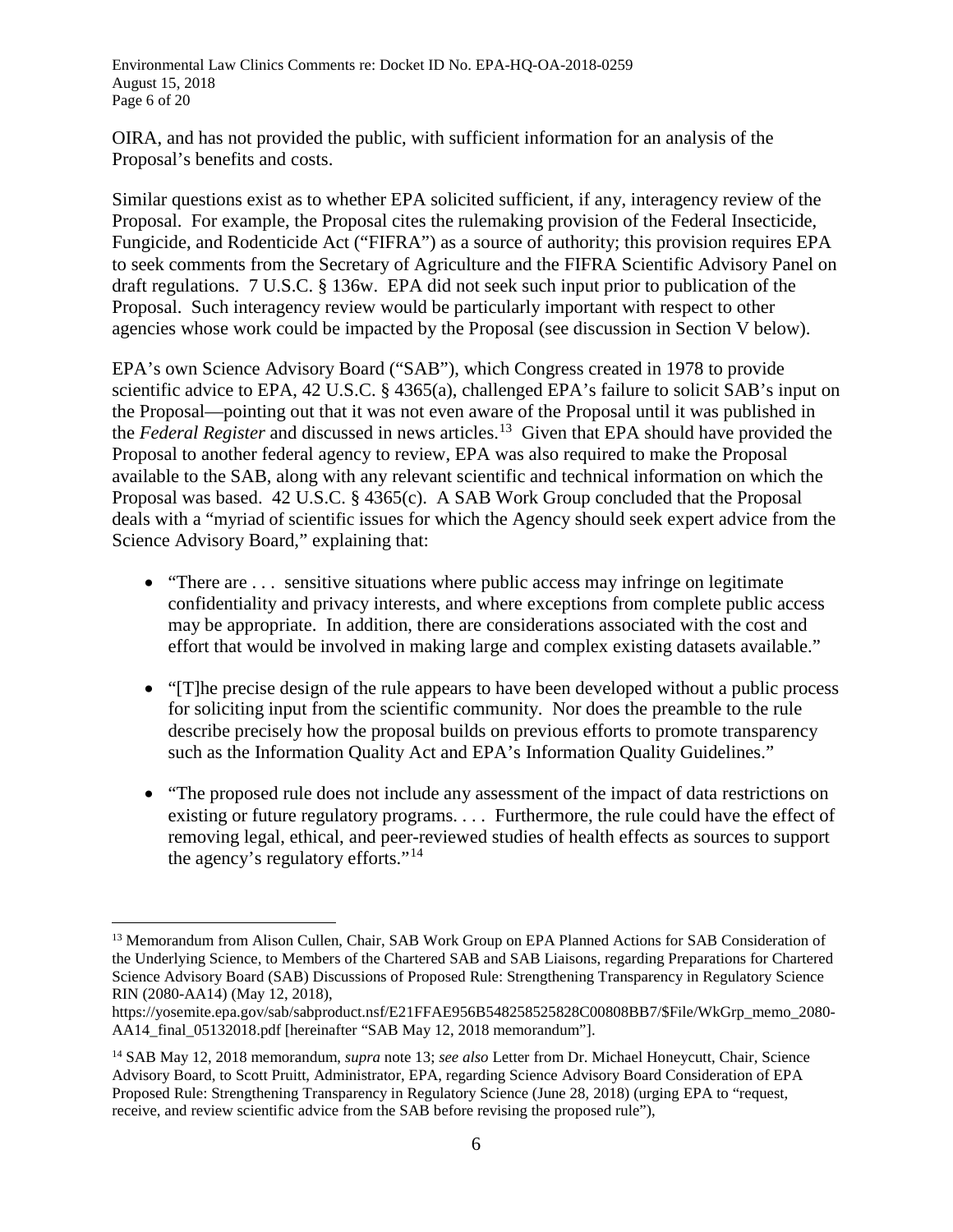Environmental Law Clinics Comments re: Docket ID No. EPA-HQ-OA-2018-0259 August 15, 2018 Page 7 of 20

Even when EPA is not required to seek SAB's opinion,<sup>[15](#page-6-0)</sup> failing to utilize SAB's expertise is inconsistent with the purpose of SAB, which is to "to provide independent advice and peer review to EPA's Administrator on the scientific and technical aspects of environmental issues."[16](#page-6-1) The SAB's expertise and input is similarly valuable to the public, and should be available well before the end of the public comment period so as to inform discussion.

#### C. Failure to Address Impacts under the Paperwork Reduction Act

The Paperwork Reduction Act ("PRA") requires OMB to review federal rules that impose information collection requirements on "persons," including individuals and corporations. 44 U.S.C. § 3502(10). Such collection of information includes "obtaining, causing to be obtained, soliciting, or requiring the disclosure to third parties or the public, of facts or opinions by or for an agency, regardless of form or format" through the use of "reporting or recordkeeping requirements." 44 U.S.C. § 3502(3)(A)(i). Although EPA asserts that the Proposal is not subject to the PRA, perhaps because it does not include an explicit reference to information collection, the Proposal would create new reporting requirements that would apply to multiple "persons."[17](#page-6-2) Specifically, for science to be considered in certain regulatory proceedings, someone (whether the person conducting the science, preparing a report, or utilizing data) would have to "clean" confidential data so that it can be made public. Such reporting and recordkeeping procedures are costly and, in some instances, inconsistent with other federal policies governing information use and dissemination.[18](#page-6-3) This aspect of the Proposal must be addressed by OMB as required by the PRA.

### D. Failure to Appropriately Interpret and Apply Executive Orders Applicable to Rulemaking Proceedings

Executive Order 13,045: Protection of Children from Environmental Health Risks and Safety Risks, directs agencies to "make it a high priority to identify and assess environmental health risks and safety risks that may disproportionately affect children." Exec. Order No. 13,045, 62 Fed. Reg. 19,885, at § 1-101(a)-(b) (1997). Agencies proposing regulatory actions subject to Executive Order 13,045 must develop, and provide to OIRA, (a) an evaluation of the environmental health or safety effects of the planned regulation on children; and (b) an explanation of why the planned regulation is preferable to other potentially effective and

 $\overline{a}$ https://yosemite.epa.gov/sab/sabproduct.nsf/LookupWebReportsLastMonthBOARD/4ECB44CA28936083852582B B004ADE54/\$File/EPA-SAB-18-003+Unsigned.pdf.

<span id="page-6-0"></span><sup>&</sup>lt;sup>15</sup> When EPA provides any proposed criteria document, standard, limitation, or regulation to any other federal agency for formal review and comment, it must also make such proposal available to the SAB for its review. SAB in turn may provide advice and comments to EPA on the adequacy of the scientific and technical basis of a proposal. Such advice must be provided within a timeframe specified by EPA. 42 U.S.C. § 4365(c).

<span id="page-6-1"></span><sup>&</sup>lt;sup>16</sup> SAB Charter ¶ 3.

<span id="page-6-2"></span><sup>&</sup>lt;sup>17</sup> The Proposal would certainly apply to more than the minimum ten persons required by the PRA. *See* 44 U.S.C. § 3502(3)(A)(i).

<span id="page-6-3"></span><sup>&</sup>lt;sup>18</sup> EPA stated that it would implement the Proposal "in a manner that minimizes costs," but does not discuss fundamental questions such as whose costs should be minimized or techniques for doing so. EPA, *Strengthening Transparency in Regulatory Science*, 83 Fed. Reg. 18,768, 18,774, 40 C.F.R. § 30.8 (Apr. 30, 2018).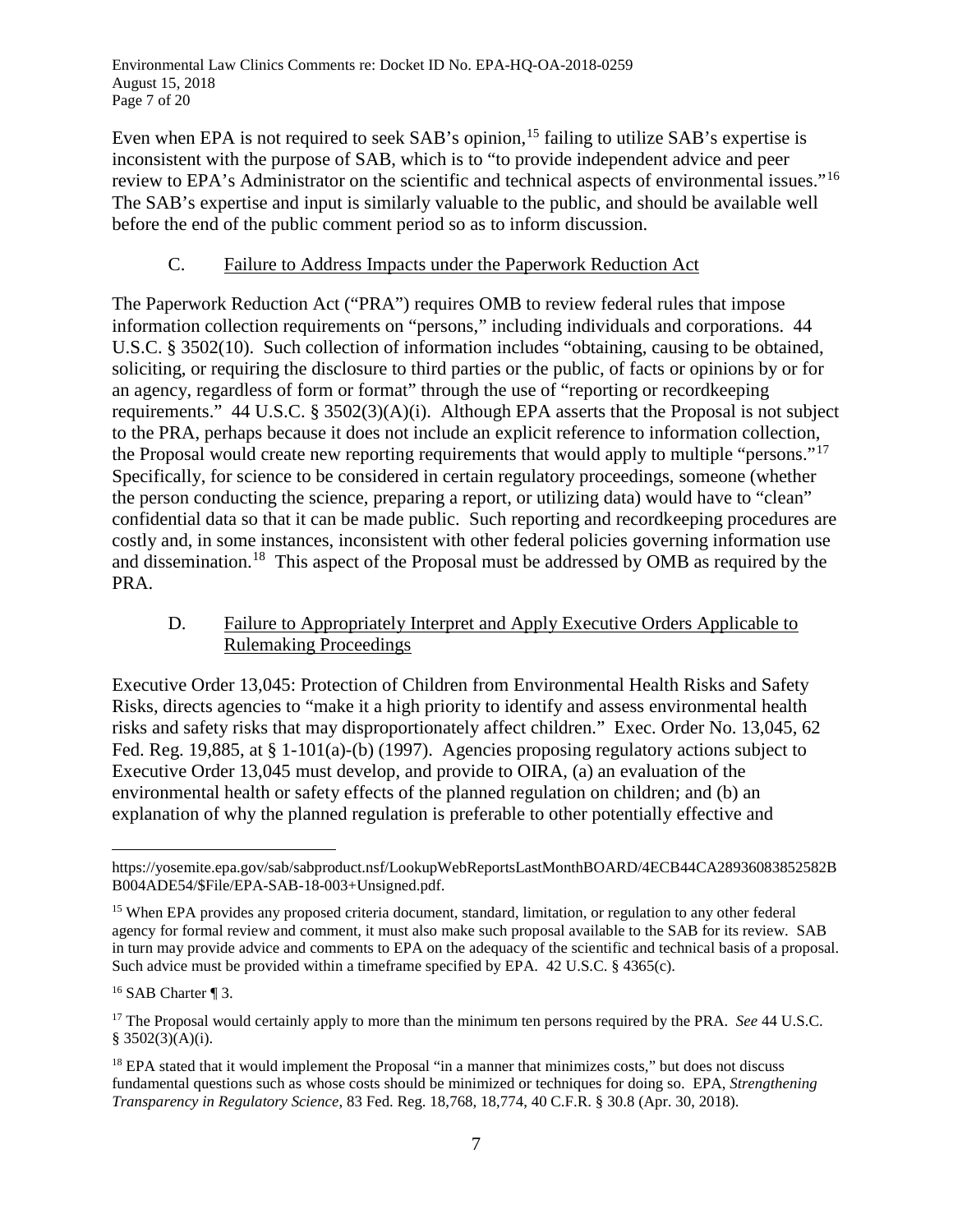Environmental Law Clinics Comments re: Docket ID No. EPA-HQ-OA-2018-0259 August 15, 2018 Page 8 of 20

reasonably feasible alternatives considered by the agency. *Id.* at 19,887, § 5-501(a)-(b); *see also* Exec. Order No. 12,866, 58 Fed. Reg. 51,735 (1993) (describing which regulatory actions must be submitted to OIRA). Covered regulatory actions include those that are likely to be "economically significant" under Executive Order 12,866 and concern "an environmental health risk or safety risk that an agency has reason to believe may disproportionately affect children." 62 Fed. Reg. at 19,885, § 2-202(a)-(b).

The Proposal would affect risk assessment analyses across a variety of environmental statutes. Studies that in the past informed regulations that address public health risks with disproportionate effects on young children, such as asthma from exposure to particulate matter and neurological damage from exposure to lead, could be precluded from consideration today by the Proposal. And, according to EPA, the Proposal is "intended to apply prospectively to final regulations that are determined to be 'significant regulatory actions' pursuant to E.O. 12866."[19](#page-7-0) Thus, the Proposal itself should be construed as an action subject to the review requirements of Executive Order 13,045. This would not present a double-bite at the apple in terms of review under Executive Order 13,045; rather it presents the only meaningful opportunity to consider the impact of the Proposal on the protection of children. Once the Proposal is adopted, it would preclude the use of certain science, so any analysis of feasible alternatives under Executive Order 13,045 would already be limited in a way that precludes consideration of the impacts of the Proposal.

EPA's characterization of the Proposal as not establishing any environmental health or safety standards is similarly flawed with respect to determining application of Executive Order 12,898: Federal Actions to Address Environmental Justice in Minority Populations and Low-Income Populations, which requires agencies to identify and address "disproportionately high and adverse human health or environmental effects" of their programs, policies and activities on minority and low-income populations. Exec. Order No. 12,898, 59 Fed. Reg. 7,629, at § 1-101 (1994). EPA has not addressed how the Proposal would affect the agency's fulfillment of the human health and environmental data collection and analysis obligations imposed by this Executive Order. *Id.* at 7,631, § 3-302.

### **II. EPA Has Not Demonstrated a Need for the Proposal, which Changes Decades of Agency Interpretation of Numerous Statutes**

EPA has been implementing environmental statutes, including via regulatory determinations designed to protect public health, since its inception in 1970. Prior to the Proposal, release of raw data has not been a criterion that EPA used for determining what counted as the "best available" science in reports, studies, analyses, or models. Yet, in this proceeding, EPA has not pointed to a single regulatory action over the thousands it has implemented that was based on faulty science and that this Proposal would remedy. Historically, EPA has stated that a review of raw data would be warranted "[o]nly in extreme cases—for example where there are credible allegations of fraud, abuse or misconduct."<sup>20</sup> As discussed further herein, EPA has advocated

<span id="page-7-0"></span> <sup>19</sup> *Id.* at 18,771.

<span id="page-7-1"></span><sup>&</sup>lt;sup>20</sup> National Ambient Air Quality Standards for Particulate Matter, 62 Fed. Reg. 38,652, 38,689 (Jul. 18, 1997).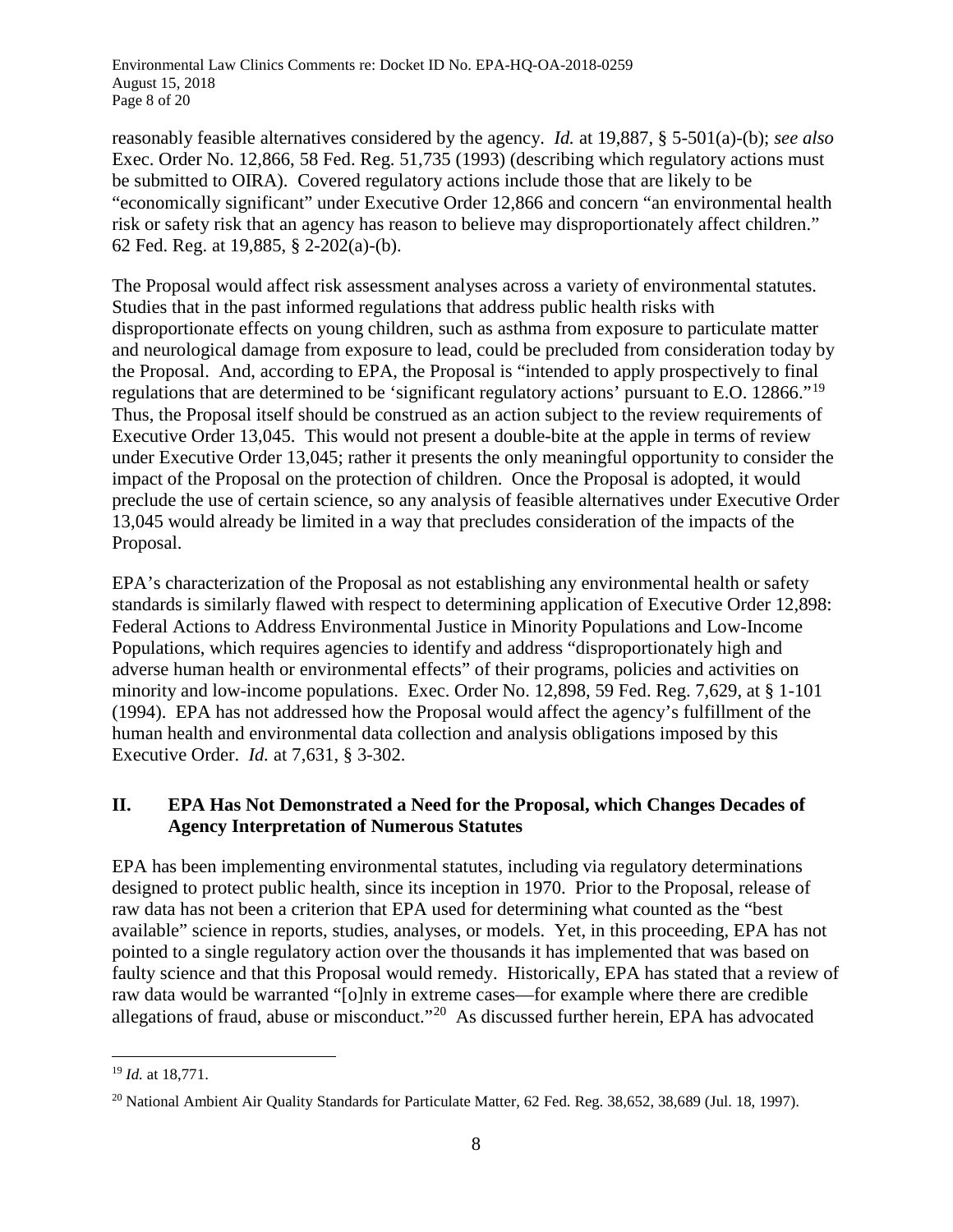this position in court proceedings. This Proposal seems to be a solution in search of a problem that changes existing agency statutory interpretations and policies without an explanation of  $need.<sup>21</sup>$  $need.<sup>21</sup>$  $need.<sup>21</sup>$ 

Transparency is a valuable and important goal, but as used in the Proposal is a guise for excluding large bodies of valid and best available science. When it comes to its own research, EPA "strives to increase access to its research results" but recognizes that, "[w]hether research data are fully available to the public or available to researchers through other means does not affect the validity of the scientific conclusions from peer-reviewed research publications."<sup>22</sup> EPA has not explained why existing federal and professional rules, standards, and policies, many of which promote the objective of transparency, cannot be used to attain the purported objective of the Proposal. A few examples of relevant laws, regulations and guidance at the federal level that advance transparency-related goals, and make the Proposal redundant, include:

• The Information Quality Act: enacted in 2000 to improve the "integrity, quality, and utility" of data released by the Federal Government,  $^{23}$  $^{23}$  $^{23}$  directs OMB to provide "policy" and procedural guidance" to "ensur[e] and maximiz[e] the quality, objectivity, utility, and integrity of information  $\dots$  disseminated by Federal agencies."<sup>[24](#page-8-3)</sup> OMB thus issued such guidelines to be emulated by other agencies.[25](#page-8-4) In response, EPA issued its own guidelines to provide public access to information.<sup>[26](#page-8-5)</sup> EPA's guidance directs that "influential scientific, financial, or statistical information" should be held to a higher degree of quality and transparency standards.<sup>[27](#page-8-6)</sup> EPA clarifies that "if access to data and methods cannot occur due to compelling interests such as privacy, trade secrets, intellectual property, and other confidentiality protections, EPA should, to the extent

<span id="page-8-2"></span><sup>23</sup> 44 U.S.C. § 3501(9).

<span id="page-8-6"></span><sup>27</sup> *Id.* at 20-21.

<span id="page-8-0"></span><sup>&</sup>lt;sup>21</sup> As described by the Third Circuit, this lack of information is inconsistent with the requirements of the APA. *Prometheus Radio Project v. F.C.C.*, 652 F.3d 431, 449 (3d Cir. 2011) ("[T]he notice required by the APA ... must disclose in detail the thinking that has animated the form of a proposed rule and the data upon which that rule is based.") (internal citations omitted); *see also Lal v. INS*, 255 F.3d 998, 1008-09 (9th Cir. 2001) (invalidating an agency interpretation of a regulation because agency changed course from its settled policies).

<span id="page-8-1"></span><sup>22</sup> EPA, *Plan to Increase Access to Results of EPA-Funded Scientific Research*, at 4-5 (2016), https://www.epa.gov/sites/production/files/2016-12/documents/epascientificresearchtransperancyplan.pdf.

<span id="page-8-3"></span><sup>&</sup>lt;sup>24</sup> *Id.* § 3516 (note); Consolidated Appropriations Act of 2001, 106 P.L. 554, Title V, § 515 (2000).

<span id="page-8-4"></span><sup>25</sup> *See* OMB, *Guidelines for Ensuring and Maximizing the Quality, Objectivity, Utility, and Integrity of Information Disseminated by Federal Agencies*, 67 Fed. Reg. 8,452 (Feb. 22, 2002).

<span id="page-8-5"></span><sup>26</sup> EPA, *Guidelines for Ensuring and Maximizing the Quality, Objectivity, Utility, and Integrity of Information Disseminated by the Environmental Protection Agency* 3 (Oct. 2002),

https://www.epa.gov/sites/production/files/2017-03/documents/epa-info-quality-guidelines.pdf. EPA's guidelines apply to "information" the agency disseminates to the public. *Id.* at 15. The guidelines define "information" as "generally includ[ing] any communication or representation of knowledge such as facts or data, in any medium or form." *Id.* Not all web content is considered "information" under the guidelines. *Id.* For example, "certain information from outside sources that is not adopted, endorsed, or used by EPA to support an Agency decision or position" is not covered under these directives. *Id.*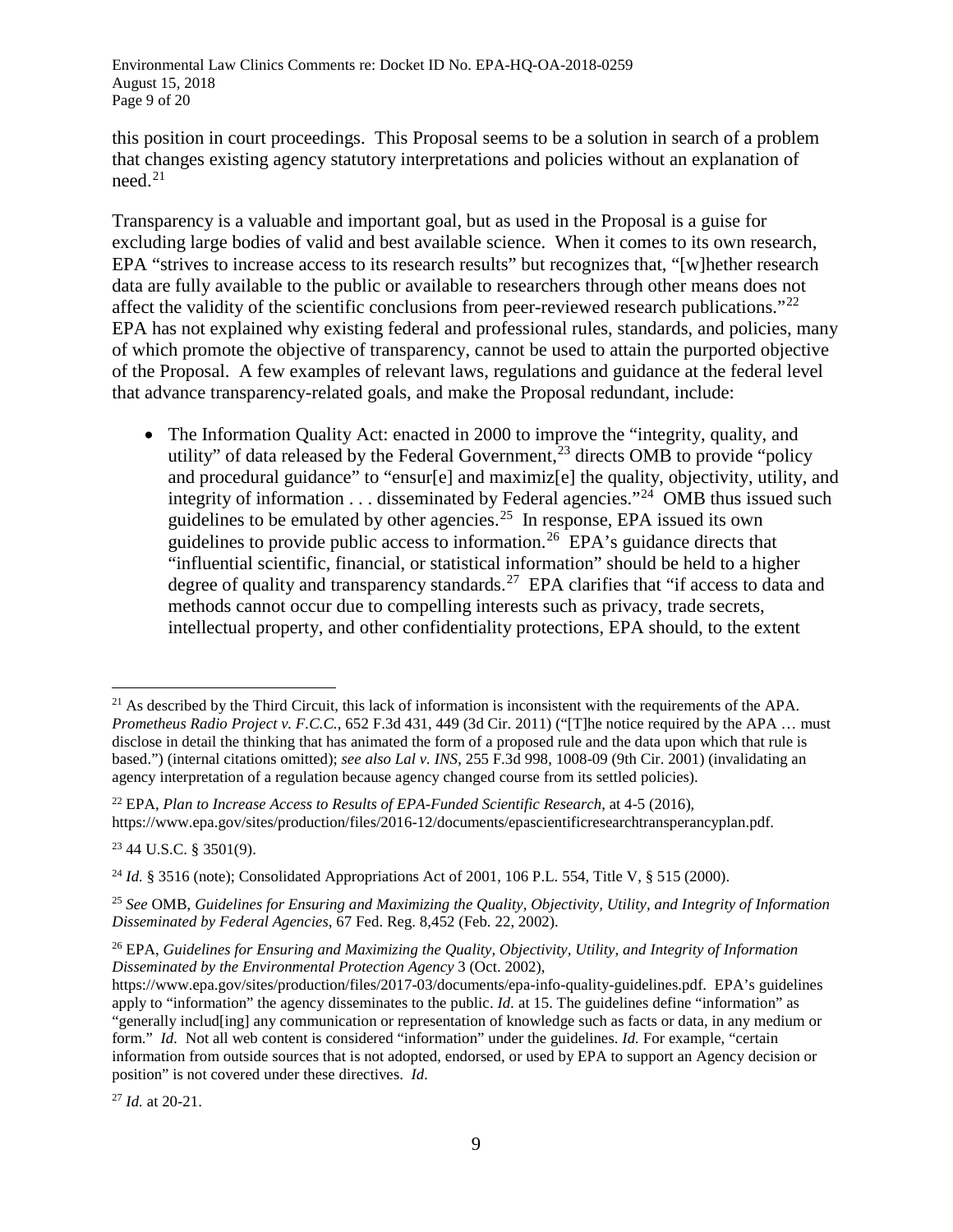Environmental Law Clinics Comments re: Docket ID No. EPA-HQ-OA-2018-0259 August 15, 2018 Page 10 of 20

> practicable, apply especially rigorous robustness checks to analytic results and carefully document all checks that were undertaken."[28](#page-9-0)

- Under OMB Circular A-110, which has now been incorporated into the Uniform Administrative Requirements, Cost Principles, and Audit Requirements for Federal Awards, "research data" generated pursuant to federal grants to, or agreements with, institutions of higher education, hospitals, and other nonprofit organization, should be disclosed in response to Freedom of Information Act ("FOIA") requests. The Guidance defines "research data" in part as "recorded factual material commonly accepted in the scientific community as necessary to validate research findings," but exempts from disclosure any "medical information and similar information the disclosure of which would constitute a clearly unwarranted invasion of personal privacy, such as information that could be used to identify a particular person in a research study."[29](#page-9-1)
- <span id="page-9-3"></span>• Memorandum for the Heads of Executive Departments and Agencies on Scientific Integrity (2009): provides that "[e]xcept for information that is properly restricted from disclosure under procedures established in accordance with statute, regulation, Executive Order, or Presidential Memorandum, each agency should make available to the public the scientific or technological findings or conclusions considered or relied on in policy decisions."[30](#page-9-2)

Where EPA alleges that the Proposal is consistent with the focus on transparency in these and other laws, regulations, and policies, the agency is really conflating standards of quality with public dissemination of data*.* For example, the OMB Guidelines Ensuring and Maximizing the Quality, Objectivity, Utility, and Integrity of Information provide that "[t]he more important the information, the higher the quality standards to which it should be held," but notes that "confidentiality concerns will sometimes preclude public access as an approach to reproducibility." 67 Fed. Reg. 8452, 8452 & 8456 (Feb. 22, 2002). However, rather than recommend foregoing the use of the information based on confidential information, OMB provides agencies mechanisms for validating information when data are not available. *Id.* at 8456-57.

The Proposal also ignores, or presents no argument for rejecting, scientific practices embodied in the host of nongovernmental methods and best practices established and adhered to by the research community to ensure the transparency, objectivity, and validity of studies, analyses,

<span id="page-9-0"></span> <sup>28</sup> *Id.* at 21.

<span id="page-9-1"></span><sup>29</sup> OMB, *Uniform Administrative Requirements, Cost Principles, and Audit Requirements for Federal Awards*, 78 Fed. Reg. 78,590, at 78,631, 2 C.F.R. § 200.315(e)(3) (Dec. 26, 2013) (guidance incorporated from OMB, *OMB Circular A–110, Uniform Administrative Requirements for Grants and Agreements With Institutions of Higher Education, Hospitals, and Other Non-Profit Organizations* § 36(d) (as amended Sept. 30,1999) [hereinafter "OMB, *OMB Circular A-110*"]) [hereinafter "OMB, *Uniform Administrative Requirements*"].

<span id="page-9-2"></span><sup>30</sup> The White House, Office of the Press Secretary, *Memorandum for the Heads of Executive Departments and Agencies 3-9-09*, at § 1(d) (Mar. 9, 2009), https://obamawhitehouse.archives.gov/the-press-office/memorandumheads-executive-departments-and-agencies-3-9-09.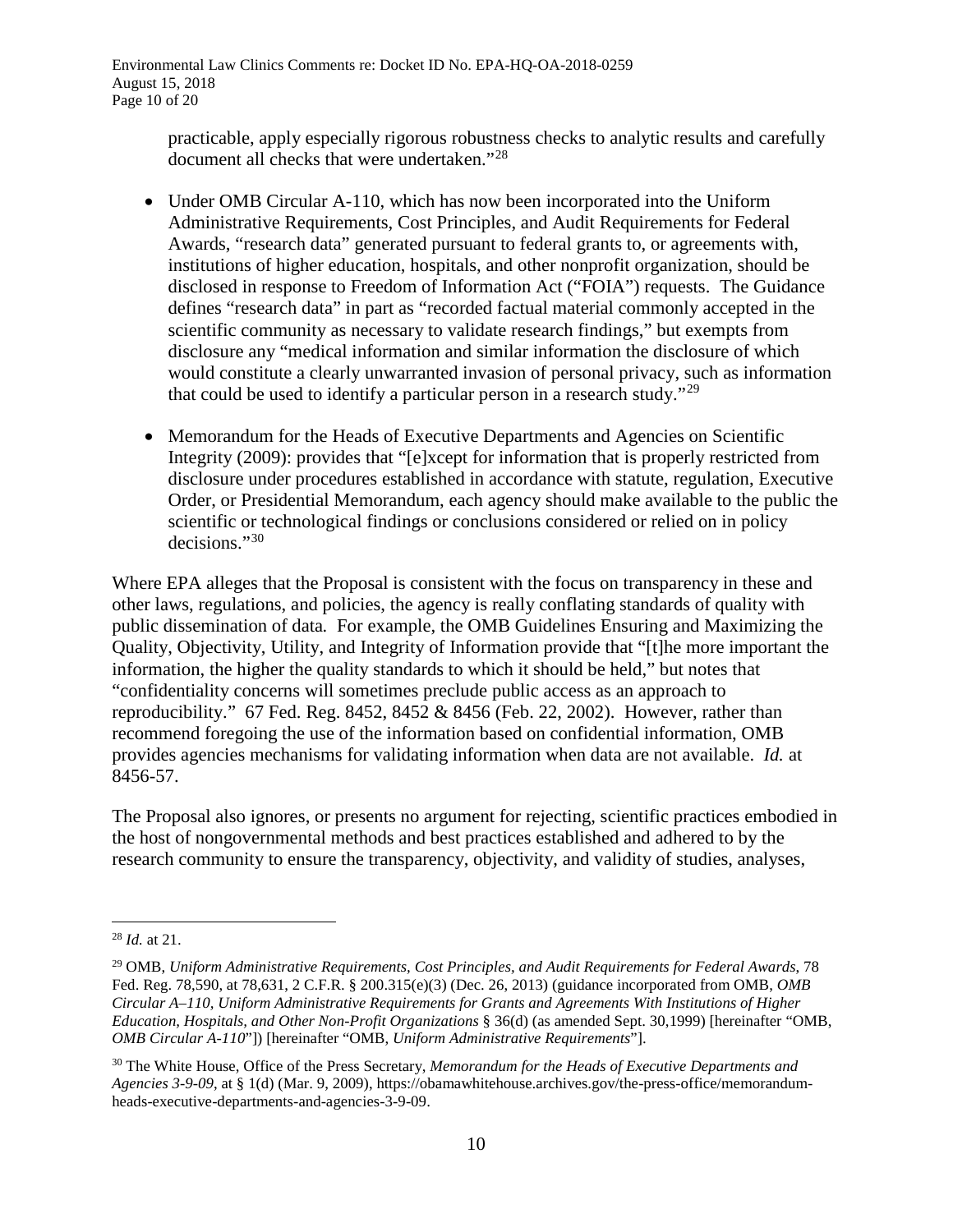models, and reports, including by reproduction and/or replication where appropriate.<sup>[31](#page-10-0)</sup> Nor does EPA explain why the Proposal is preferable to existing recommendations and methods vetted and supported by the scientific community, which endeavor to promote transparency through open science policies and secure data-sharing systems.<sup>[32](#page-10-1)</sup>

EPA has also failed to adequately recognize or explain its change of position, highlighting the arbitrariness of the Proposal. EPA has historically defended the agency's ability to rely on studies for which the raw data had not been publicly available. For example, in the context of setting National Ambient Air Quality Standards ("NAAQS") standards, EPA noted that, except in extreme cases, it "does not generally undertake evaluations of raw, unanalyzed scientific data as part of its public health standard setting process" as it would be "impractical and unnecessary for EPA to review underlying data for every study upon which it relies as support for every proposed rule or standard."[33](#page-10-2)

The D.C. Circuit Court agreed with EPA's position in *American Trucking Associations, Inc. v. E.P.A.*, 283 F.3d 355, 372 (D.C. Cir. 2002) and reiterated this holding six years later in a challenge to the 2008 lead NAAQS in which litigants sought access to the raw data underlying a study about lead exposure and children's intellectual function. *Coal. of Battery Recyclers Ass'n v. E.P.A.,* 604 F.3d 613, 623 (D.C. Cir. 2010) (explaining that EPA is entitled to rely on published study results where, as is often the case, "raw data is . . . unavailable due to proprietary interests of a study's scientific investigators or confidentiality agreements with study participants").

While agencies have some leeway in changing existing policies, they must provide or display "a reasoned explanation for the change," "awareness that [they are] changing position," and "good reasons for the new policy;" "an unexplained inconsistency in agency policy is a reason for holding an interpretation to be an arbitrary and capricious change from agency practice." *Encino Motorcars, LLC v. Navarro*, 136 S. Ct. 2117, 2125–26 (2016) (citations and internal quotation marks omitted).

Importantly, as discussed further herein, EPA has not even considered the impacts of the Proposal on its ability to perform its statutory duties; on the ability of other agencies to perform their statutory duties; on existing regulations and judicial precedent; or on the health of the American public.

Given the lack of demonstrated need, or consideration of consequences, cutting off use of a broad swath of historically accepted science is an outsized and irrational solution to a speculative

<span id="page-10-0"></span> $31$  Existing tools to ensure the rigor, quality, and validity of research include peer review, detailed public methodologies, and corroboration of results by subsequent studies. These issues are further discussed in the Harvard Letter, *supra* note [6.](#page-2-3)

<span id="page-10-1"></span><sup>32</sup> *See id.*

<span id="page-10-2"></span><sup>33</sup> National Ambient Air Quality Standards for Particulate Matter, 62 Fed. Reg. 38,652, 38,689 (Jul. 18, 1997).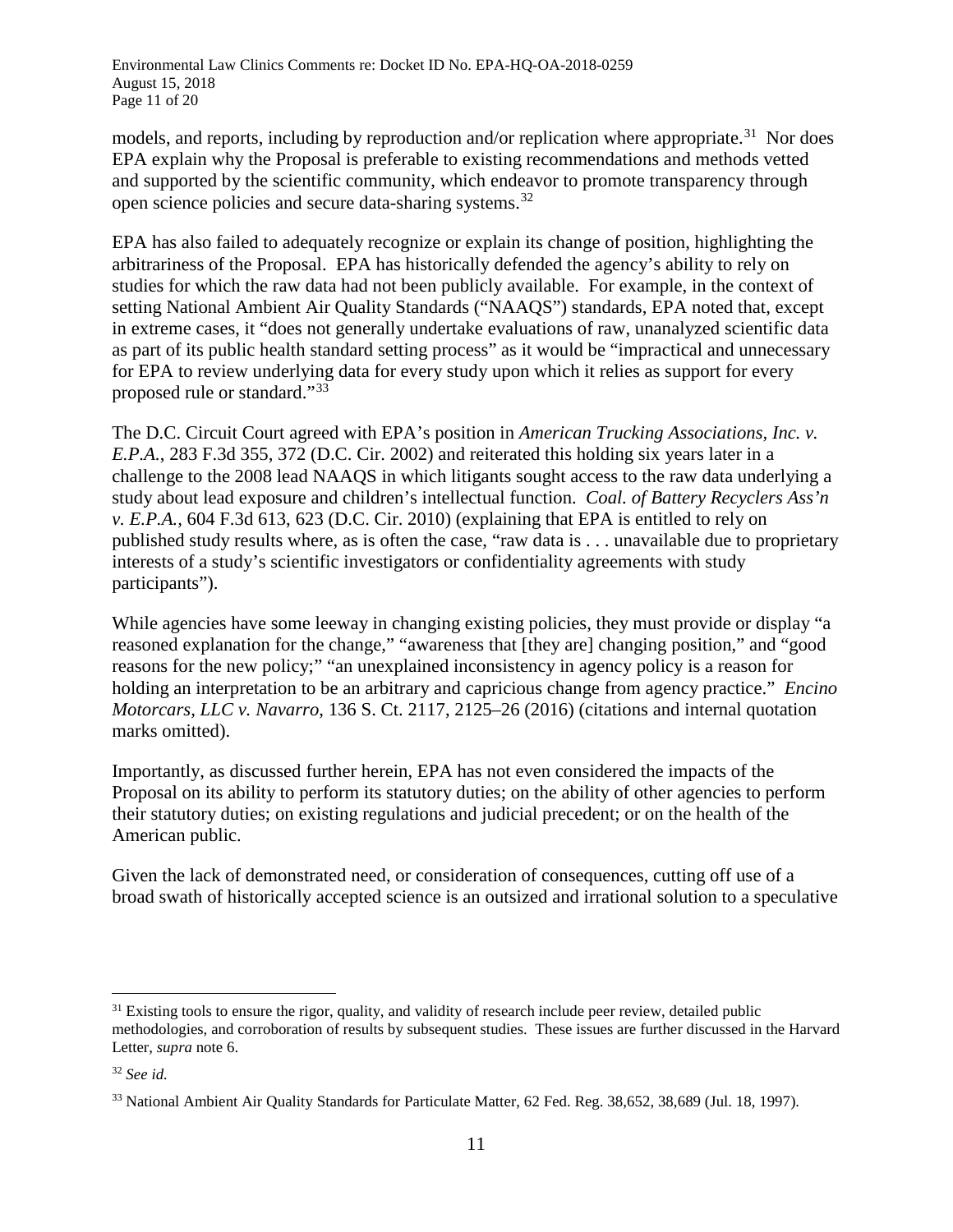concern*.* As written, EPA's approach is akin to using a sledgehammer on a small nail, before even confirming that there is a nail.<sup>[34](#page-11-0)</sup>

## **III. EPA Does Not Have Authority to Promulgate the Proposal: The Statutes Administered by EPA Do Not Provide for the Creation of a New Category of Regulations or Science**

"[I]t is 'axiomatic' that 'administrative agencies may act only pursuant to authority delegated to them by Congress.'" *Clean Air Council v. EPA*, 862 F.3d 1, 9 (D.C. Cir. 2017). Multiple statutes administered by EPA direct the agency to consider and utilize science. While the type of science to be considered, *e.g*., best science or best available science, and the process for considering science, *e.g.*, as one of multiple, discrete factors or as part of broader balancing analyses, varies across statutes, nowhere do these statutes suggest that "best" science is limited to that for which associated raw data is available to the public. [35](#page-11-1) Courts have concurred. *See, e.g.*, *American Trucking Ass'n v. EPA,* 283 F.3d 355, 372 (D.C. Cir. 2002) (finding that the Clean Air Act imposes no requirement for EPA to "obtain and publicize the data underlying published studies on which the Agency relies" and that "requiring agencies to obtain and publicize the data underlying all studies on which they rely 'would be impractical and unnecessary.'") (internal citations omitted). The EPA may not read into a statute a requirement that makes its implementation impractical.[36](#page-11-2)

Nor do the statutes administered by EPA have a concept akin to the Proposal's "pivotal regulatory science." EPA is now attempting to re-interpret multiple statutes with virtually no analysis. Such reinterpretation would read new requirements into well-established statutes decades after their passage in a manner inconsistent with EPA's historic positions. If Congress had intended to create additional subcategories of regulations or science as suggested by the Proposal, it would have done so.

The Proposal's creation of a new category of regulation, "regulatory decisions," and new categories of science—"pivotal regulatory science" and "regulatory science"—rely on factors that Congress did not authorize or intend EPA to consider. When Congress wanted to place additional emphasis on certain types of or access to science it did so;<sup>[37](#page-11-3)</sup> not establishing

<span id="page-11-0"></span><sup>&</sup>lt;sup>34</sup> This is not to suggest that scientists and others should not continue to do everything they can to make studies accessible and transparent, or that EPA should not encourage that behavior. But there are already many mechanisms in place within government, academia, professional organizations, and more, to promote these objectives.

<span id="page-11-1"></span><sup>&</sup>lt;sup>35</sup> This is not surprising given that, as an initial matter, releasing underlying data will generally not improve the quality of resulting reports, studies, or analyses, and therefore will not do anything to render any individual study "better." *But cf.* note [42.](#page-14-0)

<span id="page-11-2"></span><sup>36</sup> *See, e.g.*, SCALIA & GARNER, *supra* note [2,](#page-1-2) at 63 ("A textually permissible interpretation that furthers rather than obstructs the document's purpose should be favored.").

<span id="page-11-3"></span><sup>37</sup> *See, e.g.*, notes 44 & 45.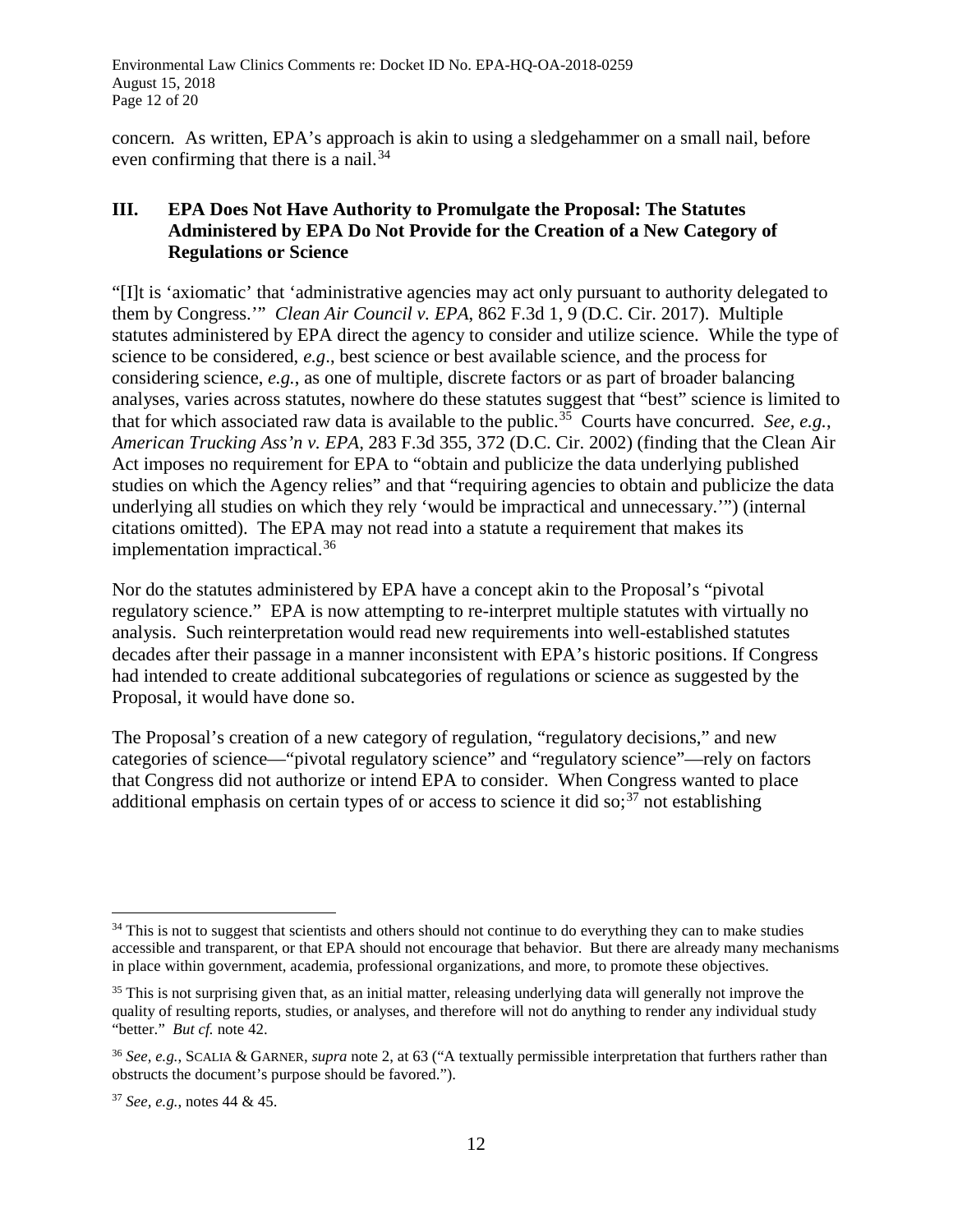Environmental Law Clinics Comments re: Docket ID No. EPA-HQ-OA-2018-0259 August 15, 2018 Page 13 of 20

subcategories of regulations or science tied to the availability of underlying data was a deliberate decision by Congress, not an oversight that EPA can write-in to the statutes.<sup>[38](#page-12-0)</sup>

Hence, the Proposal would change EPA's interpretation of multiple statutes that govern the agency's consideration and use of science by creating new subcategories of science and regulations. None of the statutes referenced by EPA support the Proposal's suggestion to redefine regulations or science, much less require EPA to pursue the course it has proposed.

## **IV. The Proposal Is Inconsistent with EPA's Statutory Obligations and Conflicts with other Applicable Federal Requirements**

The Proposal would prevent EPA from relying on the best available information in discharging its duties. EPA is charged with developing regulations that provide societal benefits by reducing harm to human health and the environment from the presence of chemicals in air, soil, drinking water, food, and consumer products. The Proposal implicates research that is central to making such determinations; creating an obstacle to the consideration of such science is contrary to both primary statutory directives and requirements to conduct cost benefit analyses. Likewise, EPA fails to address how it could implement a regulation that is inconsistent with federal requirements and standards governing the use of science across agencies.<sup>[39](#page-12-1)</sup>

## A. Statutory Requirements to Develop Health Based Standards and Conduct Cost-Benefit Analyses

EPA acknowledges that it must use the "best available science" in all of its regulatory actions.<sup>40</sup> This directive is embodied in multiple statutes implemented by EPA and is reflected in other environmental statutes, further illustrating Congress' conceptualization of "best" available science. Broadly speaking, there are three basic types of statutory requirements that the EPA and other agencies consider scientific information. First, there are requirements that the agency consider the "best available science." Second, there are requirements that the agency consider particular factors, including scientific factors. Third, there are requirements that the agency balance economic costs or technological feasibility against public health, environmental, or other benefits that must be scientifically assessed. The precise terminology regarding the required use of science may, as illustrated below, vary across statutes, but what these provisions have in common are requirements for EPA and other agencies to use scientific information that is "best," not simply adequate, and "available."

<span id="page-12-0"></span> <sup>38</sup> *See supra* note [2.](#page-1-2)

<span id="page-12-1"></span><sup>&</sup>lt;sup>39</sup> Moreover, as discussed herein, the Proposal would flip the existing default by automatically excluding the best scientific research, rather than admitting science and then deciding if circumstances exist that warrant excluding a study. The status quo makes more sense than creating a blanket preclusion of valid studies and then allowing their use only by going through a timely and expensive exemption process.

<span id="page-12-2"></span><sup>40</sup> EPA, *Strengthening Transparency in Regulatory Science*, 83 Fed. Reg. 18,768, 18,769 (Apr. 30, 2018) (citing Exec. Order No. 13,563, 76 Fed. Reg. 8,321 (Jan. 21, 2011)).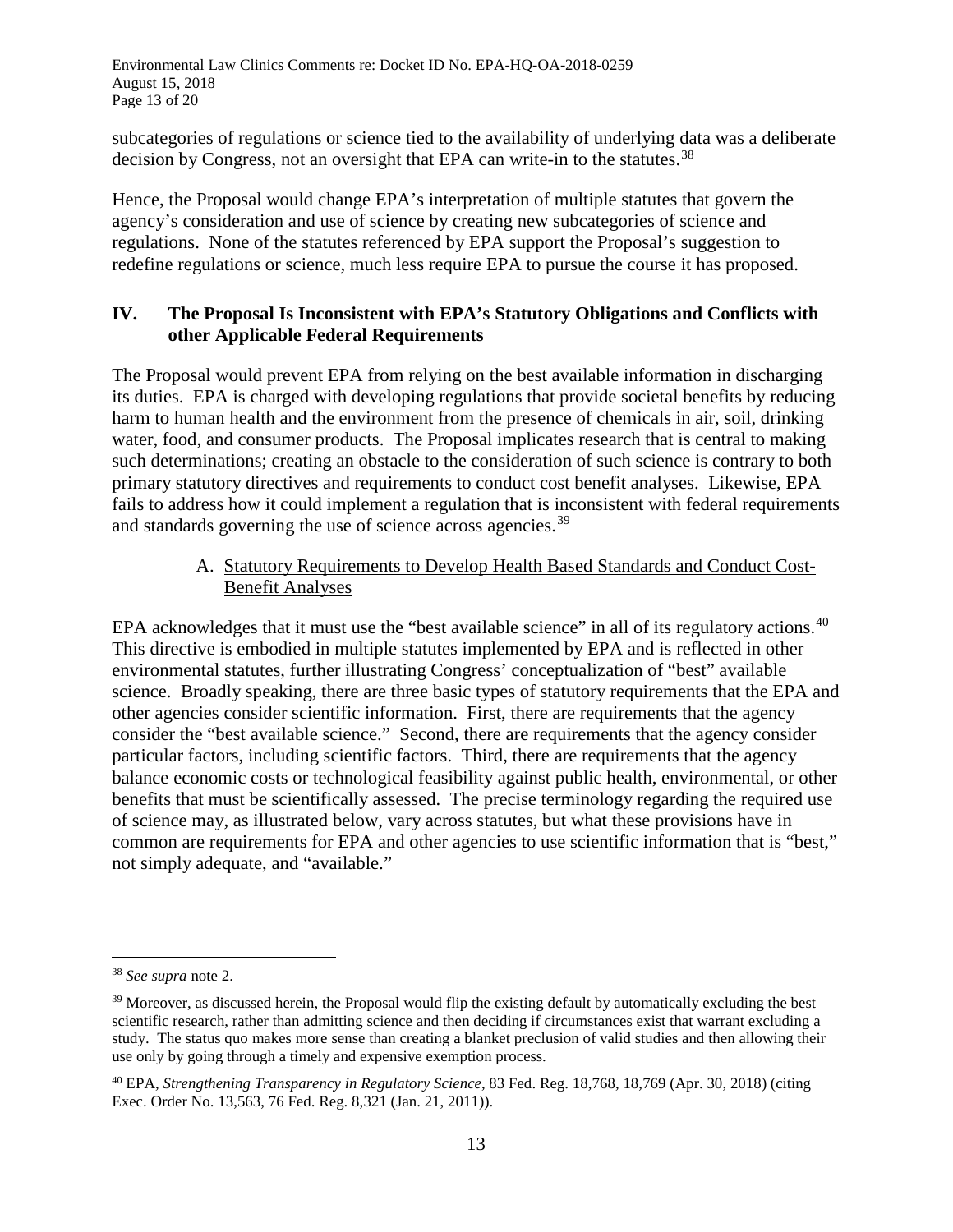| <b>Statute</b>                                                                          | <b>Provision</b>                                                 | <b>Scientific and Technical Requirements</b>                                                                                                                                                                                                                                                                                                                          |
|-----------------------------------------------------------------------------------------|------------------------------------------------------------------|-----------------------------------------------------------------------------------------------------------------------------------------------------------------------------------------------------------------------------------------------------------------------------------------------------------------------------------------------------------------------|
| <b>Safe Drinking</b><br><b>Water Act</b>                                                | 42 U.S.C § 300g-<br>1(b)(3)(A)                                   | EPA must use "[t]he best available, peer-<br>reviewed science and supporting studies<br>conducted in accordance with sound and<br>objective scientific practices," and "[d]ata<br>collected by accepted methods or best available<br>methods (if the reliability of the method and the<br>nature of the excision justifies use of the data)."                         |
|                                                                                         | 42 U.S.C. § 300g-<br>1(b)(1)(b)(ii)                              | EPA must use "best available public health"<br>information" in determining whether to<br>regulate contaminants.                                                                                                                                                                                                                                                       |
| <b>Clean Water Act</b>                                                                  | 33 U.S.C. §<br>1321(a)(27)                                       | Some provisions dealing with oil and hazardous<br>substances on the Gulf Coast require "best<br>available science."                                                                                                                                                                                                                                                   |
| <b>Toxic Substances</b><br><b>Control Act</b>                                           | 15 U.S.C. § 2625(h)                                              | "In carrying out sections 2603, 2604, and 2605<br>of this title, to the extent that the Administrator<br>makes a decision based on science, the<br>Administrator shall use scientific information,<br>technical procedures, measures, methods,<br>protocols, methodologies, or models, employed<br>in a manner consistent with the <b>best available</b><br>science". |
| Magnuson-<br><b>Stevens Fishery</b><br><b>Conservation and</b><br><b>Management Act</b> | 16 U.S.C. §<br>1851(a)(2)                                        | "Conservation and management measures shall<br>be based upon the best scientific information<br>available."                                                                                                                                                                                                                                                           |
| <b>Endangered</b><br><b>Species Act</b>                                                 | 16 U.S.C. §<br>1536(a)(2)                                        | In consultation to ensure no jeopardy to<br>endangered or threatened species, "each agency<br>shall use the best scientific and commercial<br>data available."                                                                                                                                                                                                        |
|                                                                                         | 16 U.S.C. §<br>1536(c)(1)                                        | Advice that an endangered or threatened species<br>may be present in a location should be "based<br>on the best scientific and commercial data<br>available."                                                                                                                                                                                                         |
|                                                                                         | 16 U.S.C. §<br>1536(h)(2)(b)(i)16<br>$U.S.C.$ §<br>1533(b)(1)(A) | Permanent exceptions shall be given to prevent<br>extinction of species "based on the best<br>scientific and commercial data available."<br>The Secretary must determine whether a species<br>is a threatened or endangered based upon "the                                                                                                                           |

|  |  |  |  | Table 1: Examples of Statutory Directives regarding Use of Science by EPA and other Agencies |
|--|--|--|--|----------------------------------------------------------------------------------------------|
|  |  |  |  |                                                                                              |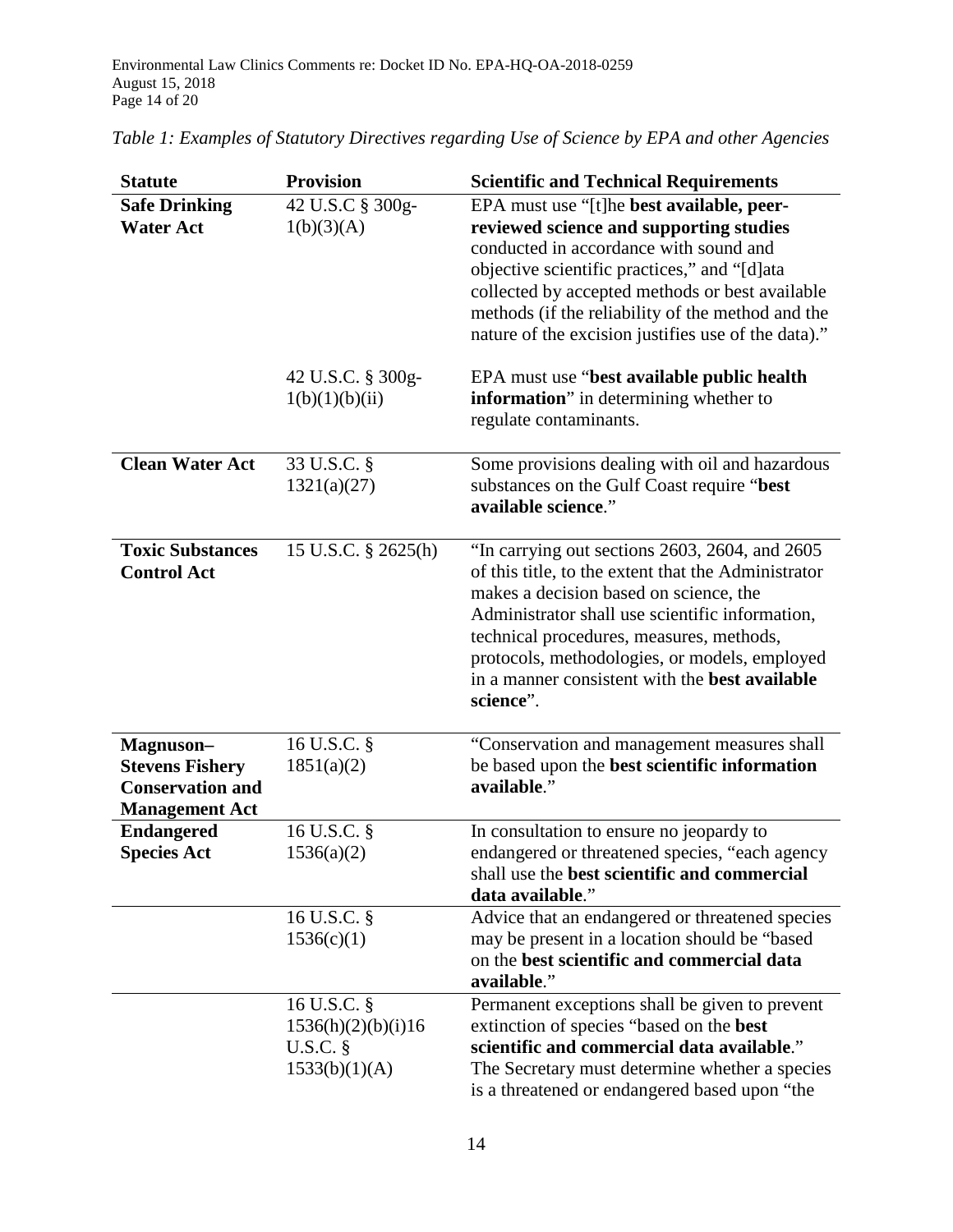Environmental Law Clinics Comments re: Docket ID No. EPA-HQ-OA-2018-0259 August 15, 2018 Page 15 of 20

|                                               |                                 | best scientine and commencient aata<br>available."                                                                                                                                                                                                                                                                                        |
|-----------------------------------------------|---------------------------------|-------------------------------------------------------------------------------------------------------------------------------------------------------------------------------------------------------------------------------------------------------------------------------------------------------------------------------------------|
| <b>Marine Mammal</b><br><b>Protection Act</b> | 16 U.S.C. §<br>1371(a)(4)(C)    | "If the Secretary determines, using the <b>best</b><br>scientific information available, that certain<br>forms of deterrence have a significant adverse<br>effect on marine mammals, the Secretary may<br>prohibit such deterrent methods, after notice<br>and opportunity for public comment, through<br>regulation under this chapter." |
|                                               | 16 U.S.C. $\S$<br>1371(a)(3)(A) | The decision to waive the ban on taking must<br>be based on the "best scientific evidence"<br><b>available</b> and in consultation with the Marine<br>Mammal Commission."                                                                                                                                                                 |

**best scientific and commercial data** 

<span id="page-14-3"></span><span id="page-14-0"></span>None of these statutory provisions link the concept of the "best available science" to the availability of underlying raw data, nor can such a limitation be read into the statutes. Where Congress wanted to direct EPA's decision regarding what science to consider or how—it did so.<sup>[41](#page-14-1)</sup> When Congress wanted to link "best available science" to data being publicly available—it did so.<sup>42</sup> Thus, if Congress had wanted to put a blanket limitation on EPA's consideration of science for which underlying data is not publicly available, it clearly knew how to do so—and it chose not to.

As EPA has previously explained, the agency would be unable to fulfill statutory mandates if it could not consider studies that follow federal laws and ethical standards regarding the privacy of patient and individual data:

<span id="page-14-1"></span> <sup>41</sup> *See, e.g.,* Toxic Substances Control Act, 15 U.S.C. § 2625(h) (directing EPA to consider, as applicable, the following factors: "(1) the extent to which the scientific information, technical procedures, measures, methods, protocols, methodologies, or models employed to generate the information are reasonable for and consistent with the intended use of the information; (2) the extent to which the information is relevant for the Administrator's use in making a decision about a chemical substance or mixture; (3) the degree of clarity and completeness with which the data, assumptions, methods, quality assurance, and analyses employed to generate the information are documented; (4) the extent to which the variability and uncertainty in the information, or in the procedures, measures, methods, protocols, methodologies, or models, are evaluated and characterized; and (5) the extent of independent verification or peer review of the information or of the procedures, measures, methods, protocols, methodologies, or models"); *see also* Comprehensive Environmental Response, Compensation, and Liability Act, 42 U.S.C. § 9604(i)(10) and (13) (providing that the Agency for Toxic Substances and Disease Registry give EPA specified data and information for review biennially and requiring that "[a]ll studies and results of research conducted under this subsection (other than health assessments) shall be reported or adopted only after appropriate peer review").

<span id="page-14-2"></span><sup>42</sup> *See, e.g.,* Clean Water Act, 33 U.S.C. § 1321(a)(27) (defining "best available science" in the context of natural resource protection and restoration projects on the Gulf Coast as science that:

<sup>&</sup>quot;(A) maximizes the quality, objectivity, and integrity of information, including statistical information;

 <sup>(</sup>B) uses peer-reviewed and publicly available data; and

 <sup>(</sup>C) clearly documents and communicates risks and uncertainties in the scientific basis for such projects")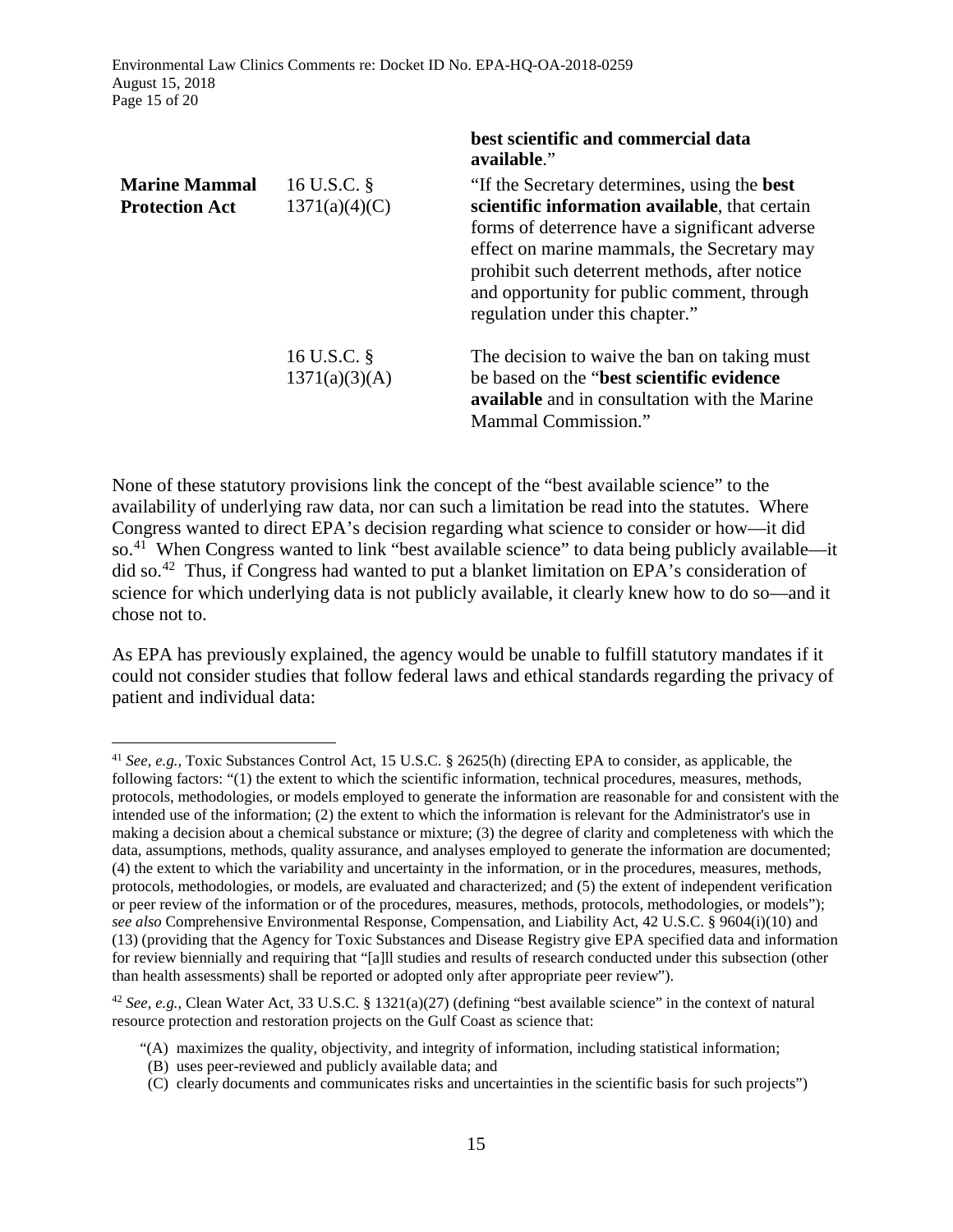If EPA and other governmental agencies could not rely on published studies without conducting an independent analysis of the enormous volume of raw data underlying them, then much plainly relevant scientific information would become unavailable to EPA for use in setting standards to protect public health and the environment. . . . [S]uch data are often the property of scientific investigators and are often not readily available because of the proprietary interests of the investigators or because of arrangements made to maintain confidentiality regarding personal health status and lifestyle information of individuals included in such data. Without provisions of confidentiality, the possibility of conducting such studies could be severely compromised. $43$ 

Examples of EPA statutory mandates that could be impeded by the Proposal include (i) the development of standards to control emissions from burning hazardous waste fuels under the Resource Conservation and Recovery Act ("RCRA") "as may be necessary to protect human health and the environment,"  $42 \text{ U.S.C. }$  §  $6924(q)(1)$ ; and (ii) determinations of whether hazardous sites need to be placed on the Comprehensive Environmental Response, Compensation, and Liability Act's ("CERCLA") National Priorities List. With respect to the latter, CERCLA provides that, if a health assessment indicates that a release or threatened release may pose a serious threat to human health, the Administrator of the Agency for Toxic Substances and Disease Registry ("ATSDR") shall "notify the Administrator of EPA who shall promptly evaluate such release or threatened release in accordance with the hazard ranking system . . . to determine whether the site shall be placed on the National Priorities List." 42 U.S.C. § 9604  $(i)(6)(H)$ . As referenced in footnote [41,](#page-14-3) health assessments provided by ATSDR to EPA on a scheduled basis are exempt from peer review as a prerequisite to submission.

The Proposal would also cut EPA off from information needed to complete the cost-benefit analysis of regulations required under certain statutes and government-wide requirements.<sup>[44](#page-15-1)</sup>

Not only would the Proposal impede EPA's fulfillment of its statutory duties, it would also be contrary to judicial precedent, which holds that "best available science" includes "all existing scientific evidence relevant to the [agency] decision [in question]." *Ecology Ctr., Inc. v. U.S. Forest Serv.*, 451 F.3d 1183, 1194 n.4 (10th Cir. 2006) (*quoting Heartwood, Inc. v. U.S. Forest* 

<span id="page-15-0"></span> <sup>43</sup> National Ambient Air Quality Standards for Particulate Matter, 62 Fed. Reg. 38,652, 38,689 (Jul. 18, 1997).

<span id="page-15-1"></span><sup>44</sup> *See, e.g.*, Exec. Order No. 13,783, 82. Fed. Reg. 16,093 (Mar. 31, 2017) ("It is also the policy of the United States that necessary and appropriate environmental regulations . . . are of greater benefit than cost, when permissible, . . . and are developed through transparent processes that employ the best available peer-reviewed science and economics."); *see also* 42 U.S.C. § 7411(a)(1) (CAA provision requiring EPA to consider costs when establishing performance standards for new stationary sources of pollution);  $42 \text{ U.S.C.}$  §  $7412(n)(1)(\text{A})$  (CAA provision directing EPA to regulate power plants if such regulation is "appropriate and necessary," which includes consideration of costs);  $42 \text{ U.S.C.}$  §  $300g-1(b)(3)(C)$  (SDWA provision establishing requirements for health risk reduction and cost analysis under which quantifiable and non-quantifiable benefits of a proposed rule must be measured against its cost); 15 U.S.C. § 2605(c)(2)(A)(iv) (TSCA provision requiring EPA to consider "the reasonably ascertainable economic consequences" of a proposed rule).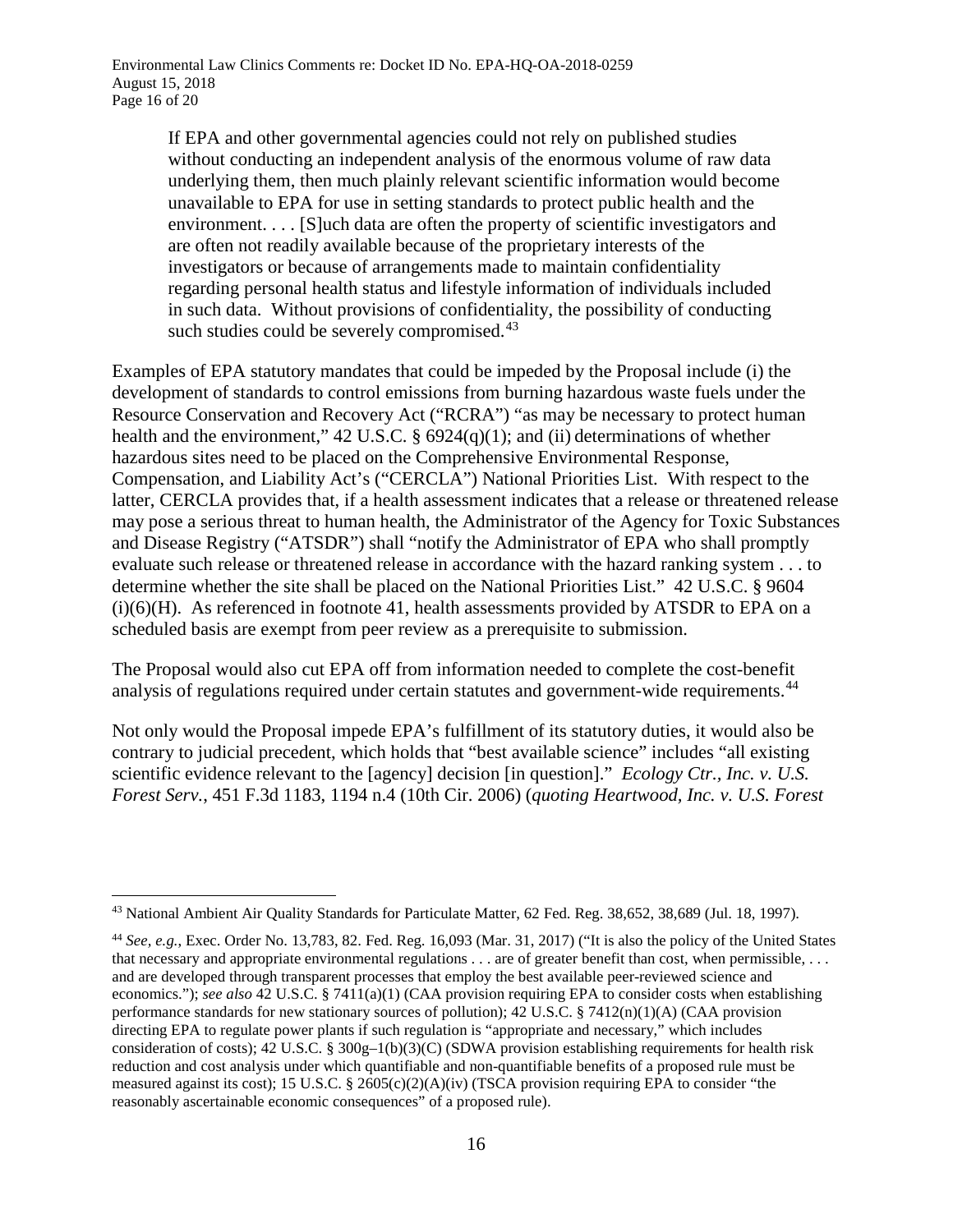Environmental Law Clinics Comments re: Docket ID No. EPA-HQ-OA-2018-0259 August 15, 2018 Page 17 of 20

*Serv.*, 380 F.3d 428, 436 (8th Cir. 2004)). While agencies need not produce new evidence, <sup>[45](#page-16-0)</sup> they must seek out information and "'*cannot ignore existing data*.'" *Id.* (emphasis added). Even if an agency is anticipating the arrival of better evidence, it must act on the basis of the evidence it currently has.[46](#page-16-1)

Many of the fundamental public health studies on which EPA has based key rules and standards under the statutes are studies for which the raw data was not or could not have been released. Nonetheless these studies have been examined and validated,  $47$  as will future studies. Arbitrarily cutting off consideration of a category of science is inconsistent with EPA's statutory obligations.[48](#page-16-3)

# B. Conflict with Other Federal Standards

EPA has not demonstrated authority to adopt regulations that conflict with federal statutes and standards that apply across federal agencies. For example: OMB Circular A-110, and its superseding guidance, are applicable to all Federal agencies unless a *statute* "specifically prescribes policies or specific requirements that differ from the standards provided herein, the provisions of the statute shall govern."[49](#page-16-4) As discussed above, OMB Guidance defines "research data" subject to public disclosure differently than the Proposal, in such a way that the Proposal would constrain use of science endorsed by the policy. There is no provision for a single agency to change applicability of OMB Guidance, or redefine its terms, via regulations.<sup>[50](#page-16-5)</sup>

# **V. The Proposal Would Impair the Ability of Other Federal Agencies to Implement Their Statutory Requirements**

The Proposal would also impair the ability of other federal agencies to discharge their own statutory obligations and report data and findings to EPA. For example, in order for the

<span id="page-16-0"></span> <sup>45</sup> *See Friends of Blackwater v. Salazar*, 691 F.3d 428, 435 (D.C. Cir. 2012) (quoting *Sw. Ctr. for Biological Diversity v. Babbitt*, 215 F.3d 58, 60 (D.C. Cir. 2000)) ("[U]nder the 'best ... data available' standard, 'the Secretary has no obligation to conduct independent studies.'").

<span id="page-16-1"></span><sup>46</sup> *See, e.g.*, *San Luis & Delta-Mendota Water Auth. v. Jewell*, 747 F.3d 581, 630 (9th Cir. 2014) ("[T]he fact that science must advance further before the complicated ecosystem interactions in the Bay–Delta are fully understood does not necessarily mean that the Fish and Wildlife Service failed to rely on the best available science.")

<span id="page-16-2"></span><sup>47</sup> *See* the Harvard Letter*, supra* note [6.](#page-2-3)

<span id="page-16-3"></span> $48$  The Proposal is also arbitrary in suggesting that science that cannot be used in setting regulations could still be used in individual permitting decisions.

<span id="page-16-4"></span><sup>49</sup> *OMB Circular A-110*, *supra* note [29,](#page-9-3) at 3; *see also Uniform Administrative Requirements*, *supra* not[e 29,](#page-9-3) at 78,595, § 200.101 ("The guidance maintains existing language stating that this guidance does not supersede any existing or future authority under law or by executive order or the Federal Acquisition Regulation.").

<span id="page-16-5"></span><sup>&</sup>lt;sup>50</sup> OMB's sign-off should not be construed as approval of a change in Circular A-110 or the guidance because that change would affect *all* federal agencies; EPA lacks the authority to carry out such a change. Worse, the change will create havoc for other agencies and impede their ability to implement the statutes that require them to protect public health. Examples of such agencies that could be so affected are the Food and Drug Administration, the National Institutes of Health, the Department of Agriculture, and the Occupational Safety and Health Administration.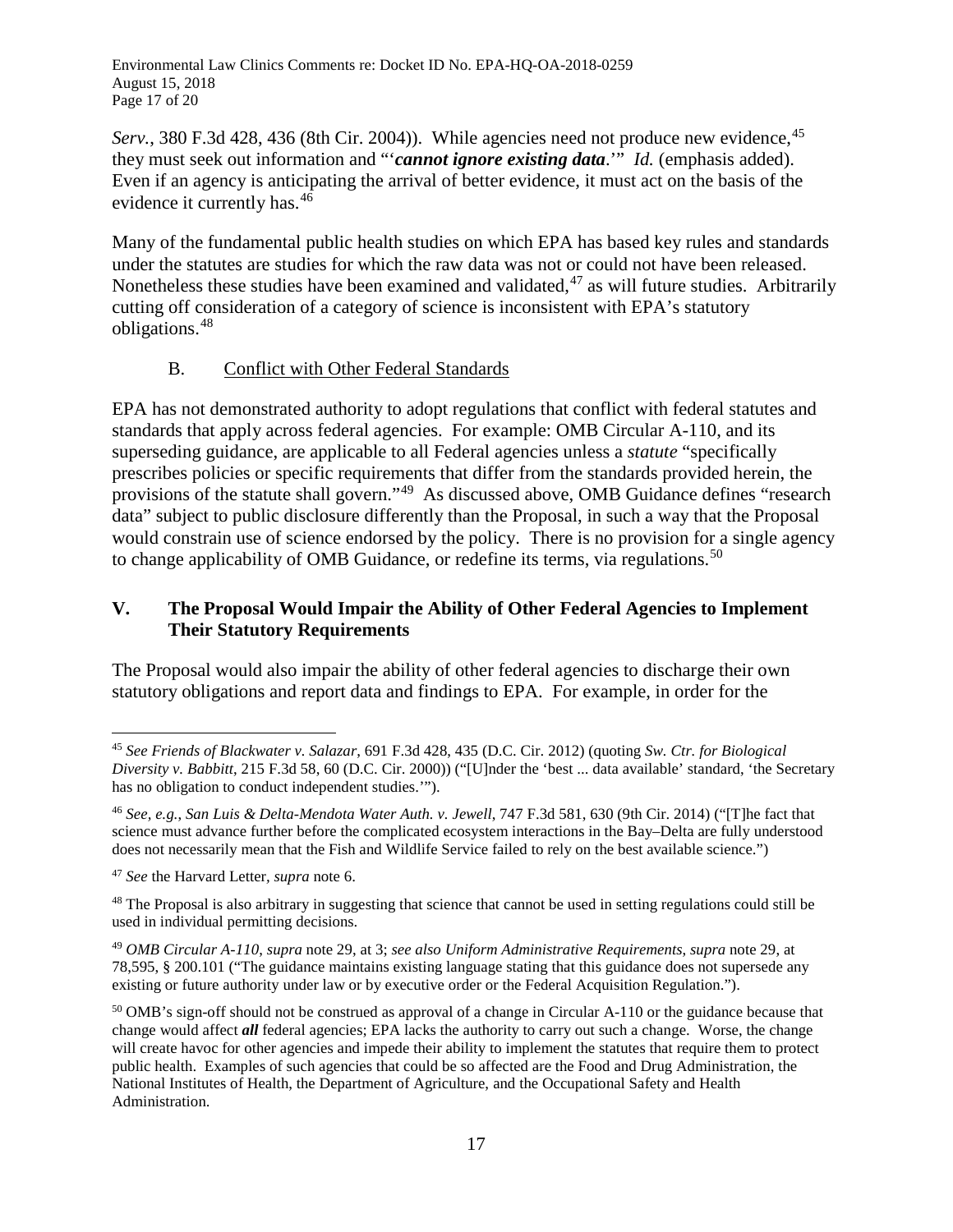Environmental Law Clinics Comments re: Docket ID No. EPA-HQ-OA-2018-0259 August 15, 2018 Page 18 of 20

Occupational Safety and Health Administration ("OSHA") to promulgate standards under the Occupational Safety and Health Act ("OSHA Act"), 29 U.S.C. 651 *et seq.*, the agency is required to demonstrate the existence of significant risks to employees using "best available evidence." *See* 29 U.S.C. § 655(b)(5). Currently, OSHA fulfills this obligation, in part, with information provided by EPA's TSCA Section  $9(a)$  reports.<sup>[51](#page-17-0)</sup> If the Proposal results in the exclusion of confidential data, then OSHA will likely be forced to either gather supplementary evidence or ignore the reports altogether. Such an outcome will not only impede OSHA in its regulatory functions, but could also burden EPA with additional responsibilities.<sup>[52](#page-17-1)</sup>

The Proposal would similarly compromise coordination requirements and data sharing agreements between the EPA and the U.S. Department of Agriculture, the U.S. Food & Drug Administration within the U.S. Department of Health and Human Services, and ATSDR.<sup>[53](#page-17-2)</sup> Such a blow to inter-agency information sharing would be devastating to regulatory progress throughout the federal government.

\* \* \*

In summary, EPA has not demonstrated a need for the Proposal, which is procedurally flawed, beyond EPA's authority, and inconsistent with EPA's statutory obligations. Moreover, the Proposal would impair the ability of other federal agencies to implement their statutory

<span id="page-17-0"></span> <sup>51</sup> EPA is required under TSCA section 9(a), 15 U.S.C. § 2608(a)(1), to report any determinations of risk from "the manufacture, processing, distribution in commerce, use, or disposal of a chemical substance or mixture" to relevant agencies, such as OSHA, with a detailed statement of information supporting such findings. *See also Memorandum of Understanding between the Environmental Protection Agency and the Department of Labor* (Feb. 6, 1986), https://www.osha.gov/laws-regs/mou/1986-02-06.

<span id="page-17-1"></span> $52$  If the agency receiving a TSCA Section 9(a) report fails to issue a response within the time period specified by the report, or fails to respond to the report in the specified time period *and* initiate an action within 90 days of the report's publication in the Federal Register, then EPA must regulate the suspected substance under section 6(a), 15 U.S.C. § 2605(a), or take any action under section 7, 15 U.S.C. § 2606. *See* 15 U.S.C. § 2608(a)(3)-(4). Accordingly, even if OSHA makes an effort to supplement the record, it may fail to meet either the deadline mandated by the TSCA Section 9(a) report or the 90-day action deadline due to temporal, financial, and/or workforce restraints. The resulting regulatory obligations could overwhelm EPA.

<span id="page-17-2"></span><sup>53</sup> Multiple statutes require information sharing and coordination between EPA and other federal agencies. For example, under the Federal Insecticide, Fungicide, and Rodenticide Act, the Department of Agriculture ("USDA") is required to coordinate with EPA in the design of surveys for the collection of statistical data on the use of pesticides and related crop diseases and make available to the EPA Administrator the aggregate results of those surveys. *See* 7 U.S.C. § 136i-2. Under the Federal Food, Drug, and Cosmetic Act, the Department of Health and Human Services and USDA, in consultation with EPA, must conduct surveys to document dietary exposure to pesticides among infants and children in order to aid EPA in "establishing, modifying, leaving in effect, or revoking a tolerance or exemption for a pesticide chemical residue." 21 U.S.C. § 346a(b)(2)(C). The Proposal would also negatively impact information sharing agreements such as that between EPA and the Federal Drug Administration to share non-public information related to the "agencies' respective programs regulating substances that may be present in human food, animal food and feed, animal drugs, and cosmetics." *See Memorandum of Understanding On Information Sharing Between U.S. Environmental Protection Agency Office of Chemical Safety and Pollution Prevention and Department of Health and Human Services Food and Drug Administration Foods and Veterinary Medicine Program* (Sept. 1, 2015),

https://www.fda.gov/AboutFDA/PartnershipsCollaborations/MemorandaofUnderstandingMOUs/DomesticMOUs/uc m457193.htm.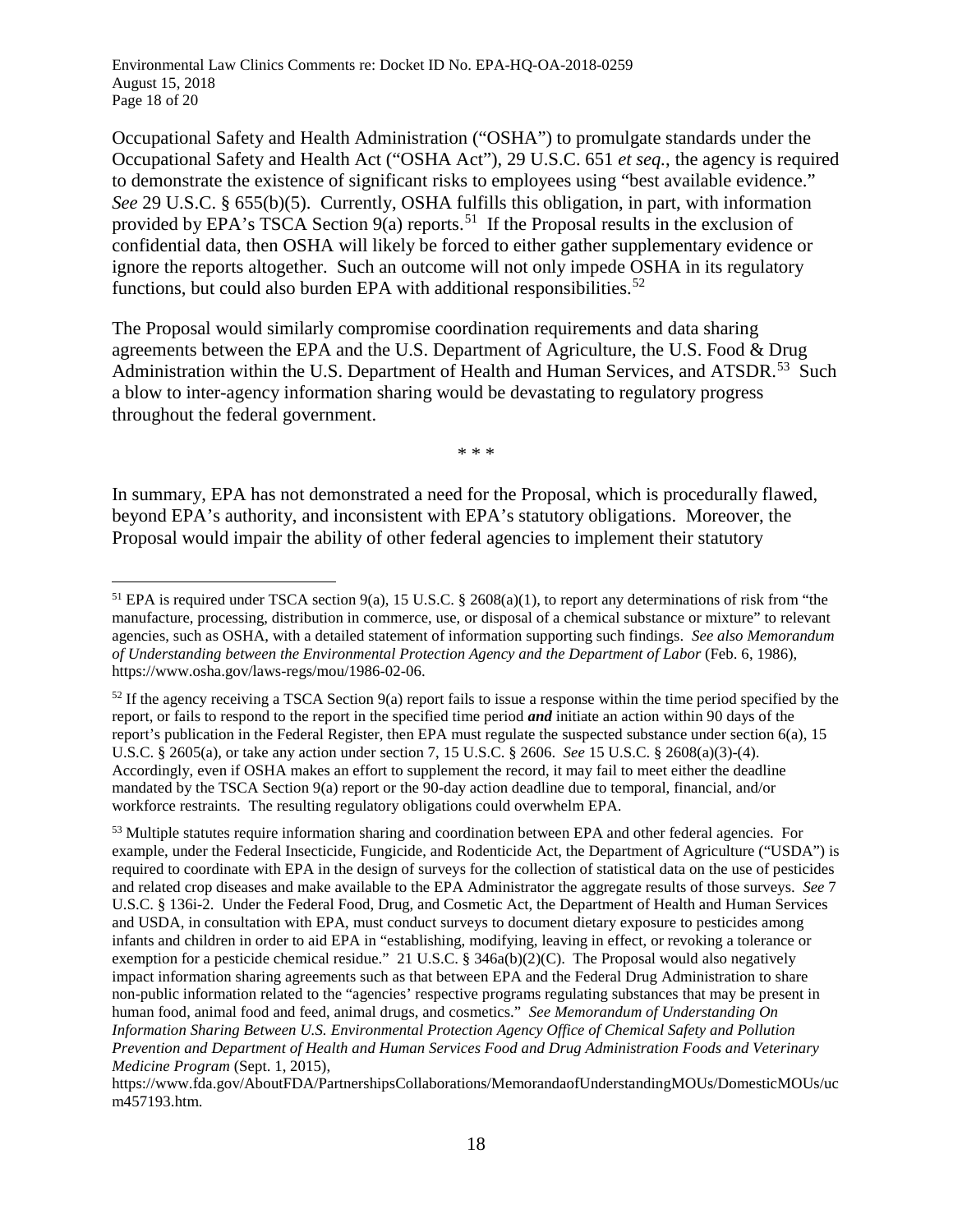Environmental Law Clinics Comments re: Docket ID No. EPA-HQ-OA-2018-0259 August 15, 2018 Page 19 of 20

requirements and undermine the use of the best available information and science, which is critical to the protection of public health. For these and all of the reasons discussed above, the Proposal should be withdrawn.

Thank you for your attention to these comments.

BY:

 $\mathcal{N}_1, \mathcal{D}_2, \mathcal{N}_3$ 

Wendy B. Jacobs Emmett Clinical Professor of Environmental Law and Director Emmett Environmental Law & Policy Clinic Harvard Law School wjacobs@law.harvard.edu

Ueddin,  $UU$ 

Aladdine D. Joroff Lecturer and Staff Attorney Emmett Environmental Law & Policy Clinic Harvard Law School ajoroff@law.harvard.edu

On behalf of the Emmett Environmental Law & Policy Clinic and the following signatories:

Rick Eichstaedt Adjunct Professor and Director Environmental Law and Land Use Clinic Gonzaga University School of Law

Mindy Goldstein Clinical Professor of Law Director, Turner Environmental Law Clinic Director, Environmental and Natural Resources Law Program Emory University School of Law

Sean M. Helle Director and Associate Clinical Professor Getches-Green Natural Resources and Environmental Law Clinic University of Colorado Law School